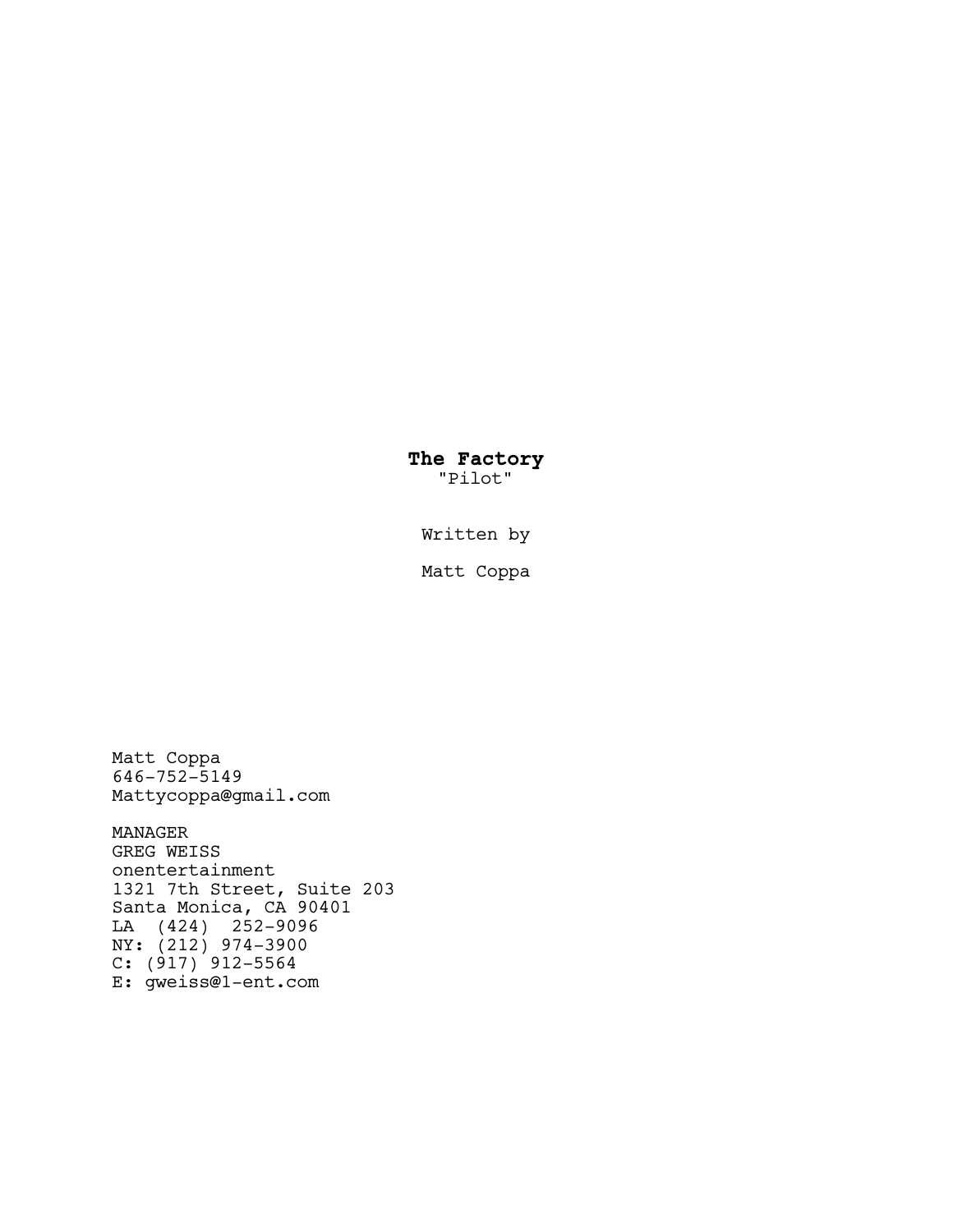#### TEASER

FADE IN:

#### 1 INT. LORENZO STUDIOS - NIGHT 1

The camera follows CLAIRE JOHNSON (25), an attractive brunette with intricate tattoos she designed herself.

She walks through a dimly lit vast space with loft ceilings and high-end work stations but no people. It's a mixed media art studio. In the distance, we hear a loud BANG BANG BANG.

# CLAIRE

Vincent?

Claire follows the BANG BANG BANG to a door and opens it.

### INT. PLAYROOM - NIGHT

A room with couches, arcade games and a heavy bag hanging form the ceiling. The bag is getting punched by studio owner VINCENT LORENZO (38). He's bald, stocky and secretly loves it when he's mistaken for the caterer at his own photo shoots.

> CLAIRE You're late. Bad call with Bob?

Vincent continues to hit the heavy bag.

#### VINCENT

He likes the mock-ups, but doesn't know if the money guys will find the logo bold enough for the athletic, feminine...boldness of the Bolt brand.

CLAIRE You said "bold" twice.

VINCENT That's 20 times less than Bob said it.

Vincent pounds on the bag some more.

#### VINCENT (CONT'D)

He's talking with them now. There's no pleasing these grapefruits. If they neg this one it's two more weeks of all-nighters. Now, can you give me 10 minutes Ms. Studio Manager?

#### CLAIRE

Grapefruits?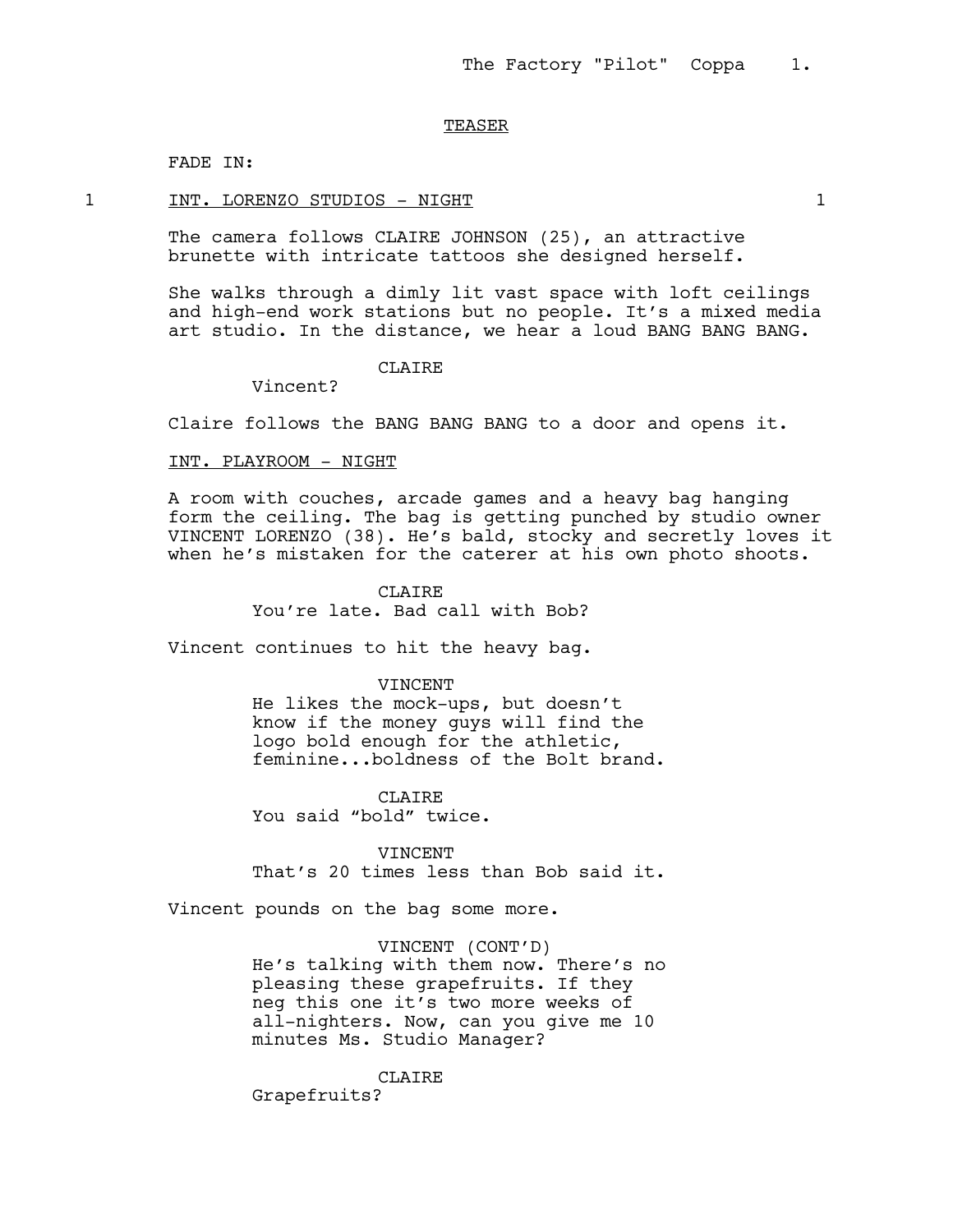VINCENT

Yeah, fruits with horrible taste. It's an expression.

CLAIRE It's not — and I love grapefruits. Now stop sulking, everyone's waiting.

### VINCENT

I'm not sulking, I'm physically expressing negative energy. And nobody loves grapefruits, they're like oranges' bitter, inbred cousins.

### CLAIRE

(losing her patience) You smell like dirty underwear!

Vincent stops hitting the bag, wipes himself with a towel, puts on a shirt and takes a hit from a pot pipe.

> VINCENT My underwear smells (blows out the smoke) like roses.

The two leave the game room and walk through the space. They stop in front of a female mannequin dressed in sleek athletic wear and posters of women in the outfit: running with lions, climbing a mountain and jumping over fire.

> CLAIRE I like the lion one, but I'm not too sure that's a thing these days.

> VINCENT Recreational obstacle-course apparel isn't the easiest to conceptualize.

They continue walking. Vincent points to Claire's copper necklace charm, a smiling skull with flowing hair and lightning-bolt crossbones.

> VINCENT (CONT'D) When did you make that?

They pass by one workstation with fashion magazine covers and another with a flat-screen TV showing children's animation.

> **CLAIRE** I've been tinkering with it for a few months.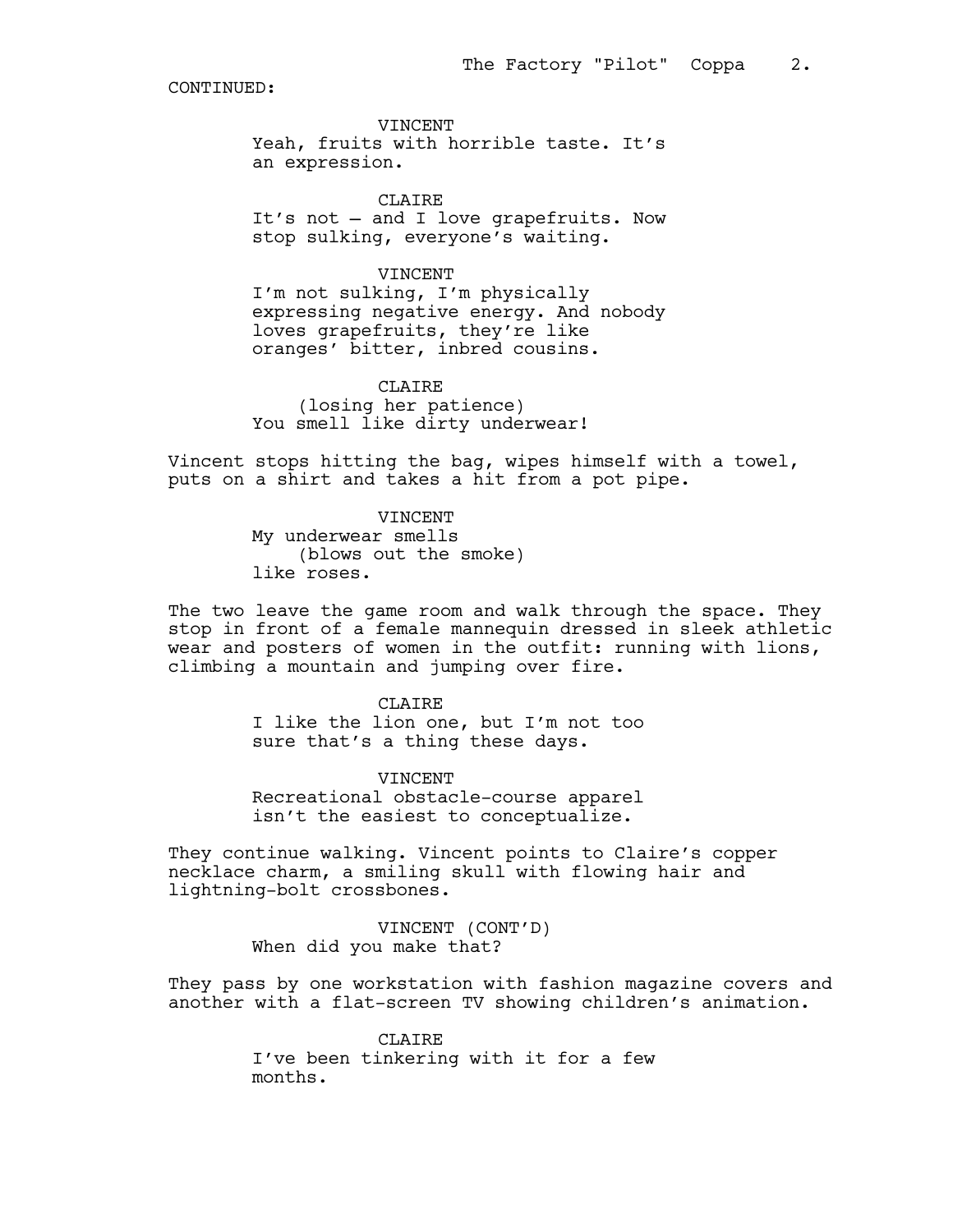VINCENT

Friggin beautiful. If I can just keep this studio open long enough, I can live off you guys...

They pause in front of an empty workstation with an unlit neon sign that says "Helio Tech." Vincent shakes his head.

> VINCENT (CONT'D) At least some of you. I can't believe I wasted so much cash on them.

Claire gently pats him on the back. They continue walking and arrive at a door with "Lorenzo Studios" written on it.

> VINCENT (CONT'D) I have too much work for this.

> > CLAIRE

This...

(motions to the studio doors) was *your* idea!

Vincent phone BUZZES with a text. He scans it and angrily shakes his head.

> VINCENT That piece of shit!

Vincent opens the door and enters the studios — a large, open space with white-screened backdrops. It's crowded with people and there's a large graffiti sign that reads "HAPPY 38TH!"

CROWD

SURPRISE!

In the midst of applause Vincent spots BOB FRENCH (45) (tall, gray haired ponytail) runs toward him and forcibly grabs him.

> VINCENT Thirty six hours Bob? Are you out of your fucking mind!

> > FADE OUT.

END TEASER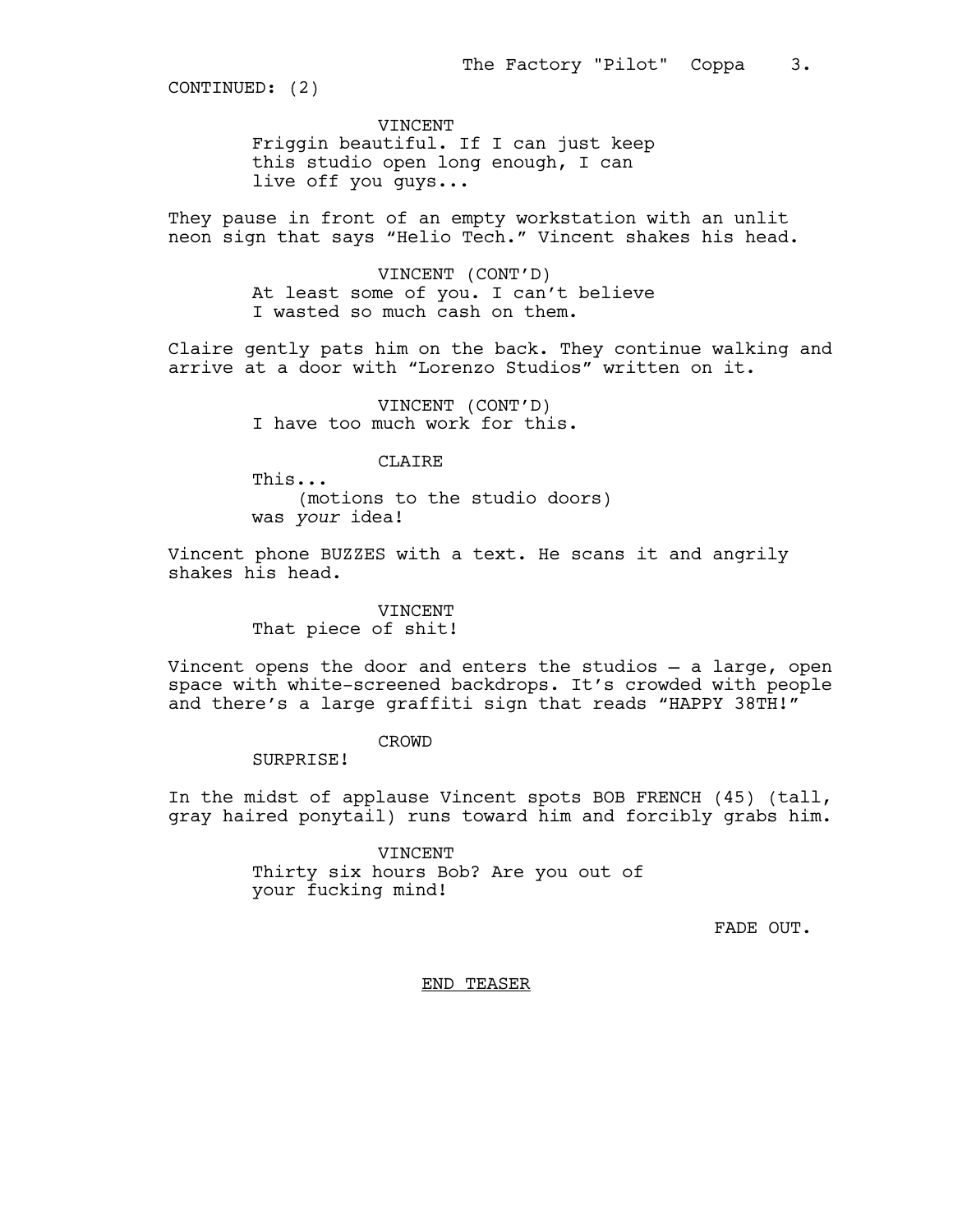## ACT<sub>1</sub>

FADE IN:

#### INT. LORENZO STUDIOS - DAY

A bleary-eyed Vincent enters the studio, which is bustling with activity. Claire runs up to greet him with a coffee.

> CLAIRE Glad you finally decided to show up.

#### VINCENT

I'm not as happy about that decision.

The two walk and talk to Vincent's office.

# INT. VINCENT'S OFFICE - CONTINIOUS

They enter a copper colored office with avant-garde artwork, an espresso machine and three large computer monitors.

**CLAIRE** 

Did you smooth things over with Bob?

VINCENT

The Molly I gave him did most of the smoothing.

### CLAIRE

Glad you two had fun last night because you've got a full plate today. The Lucky Brand people want to discuss the catalog retouching.

**VINCENT** Michael can handle that.

**CLAIRE** No, he certainly can't. Also that shady dude, Antonio, was lurking.

**VINCENT** Shit. Is he still here?

CLAIRE No, he said he was going for a latte. He told me to give you this.

Claire hands Vincent a red matchbook that says: Zio's Pizza, Bensonhurst. Vincent stares at it for a beat.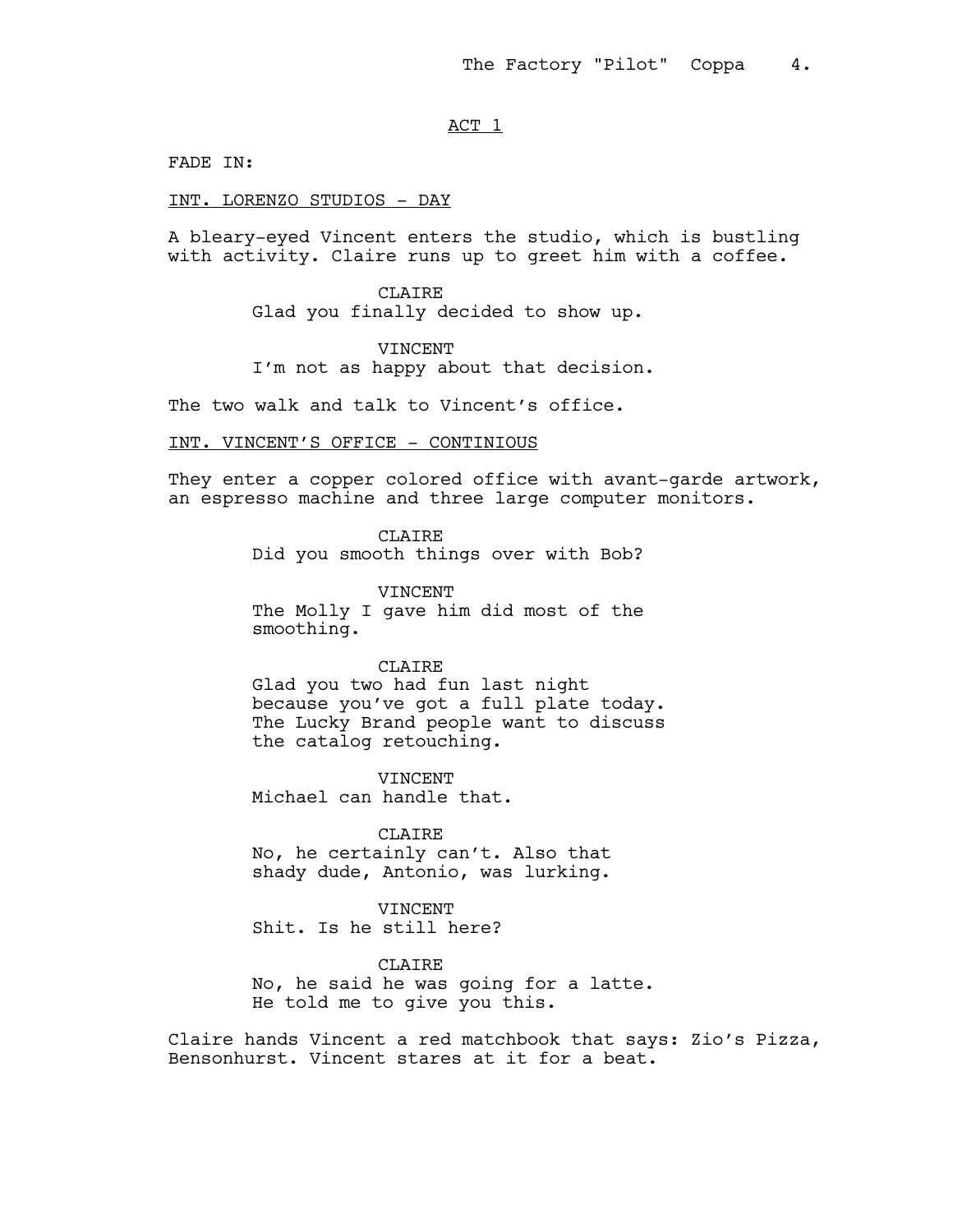CLAIRE (CONT'D)

Who is he?

VINCENT An old friend, with helpful connections.

#### CLAIRE

Maybe he can help you connect with a winning logo for Bob's bold, feminine, athletic, cohesive, athletic apparel brand thing. You've got a day.

VINCENT (in a mocking dumb voice) You said "athletic" twice.

### CLAIRE

FYI, Gloria is paid up and we got the rental money from last week's beauty shoot. But a few people are behind.

Claire gingerly hands Vincent a balance sheet.

VINCENT My brother Jimmy should be here soon. Can you show him around until I get my shit together?

CLAIRE

Show him around? I hope you don't mean that in a *Mad Men* type of way.

VINCENT

Of course not. A simple hand job should do the trick.

INT. LORENZO STUDIOS - CONTINUOUS

Claire exits Vincent's office and spots JAMES "JIM" LORENZO (30), floppy-haired and slim, near her desk.

> CLAIRE Are *you* Vincent's brother? You don't look anything like him.

JIM We're actually almost identical, except for the hair...and build...and general personality.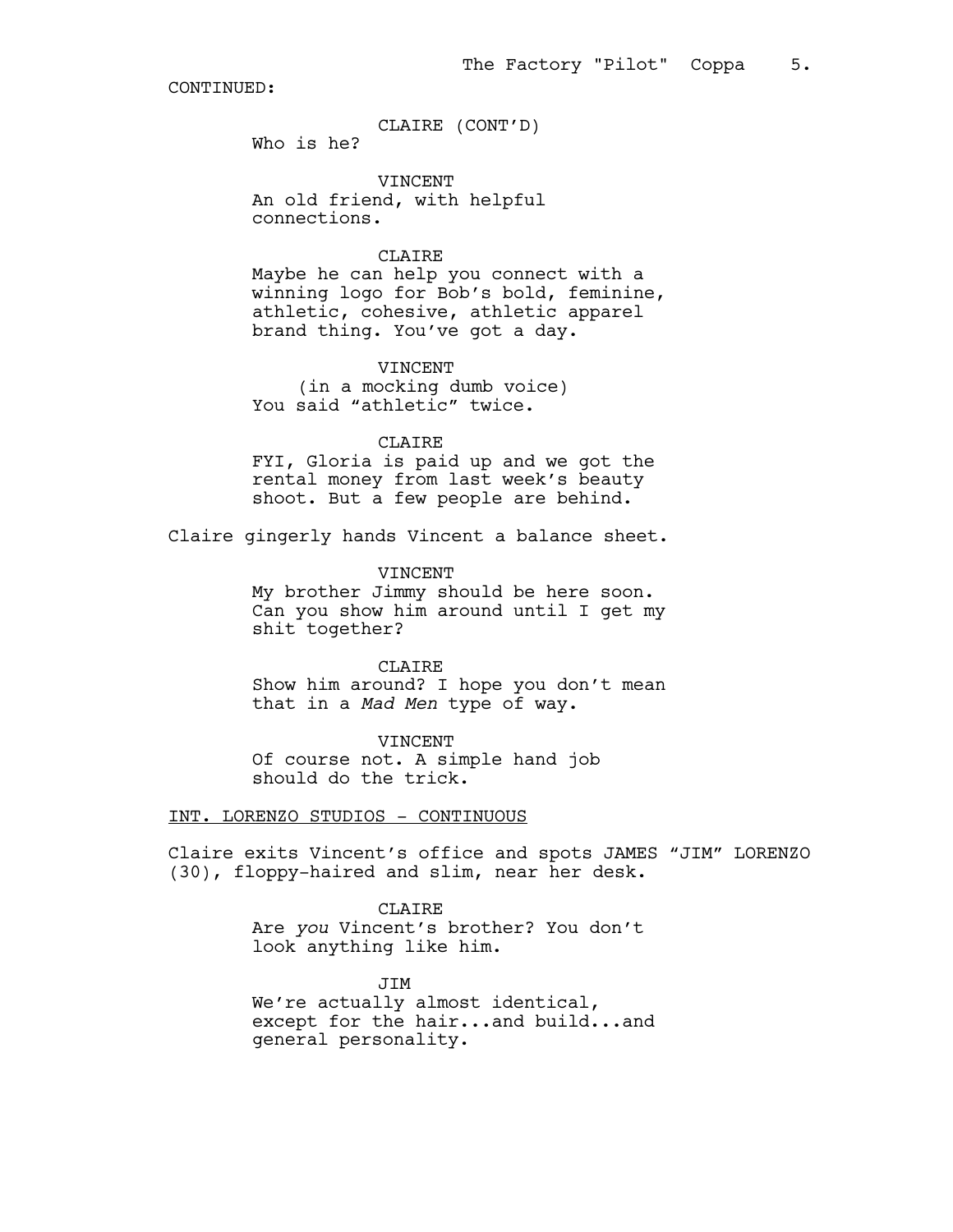CLAIRE

Well, it's great to meet you. He told me you were kicking ass in L.A. How did your pilot for NBC go?

**JTM** I'm back in New York.

CLAIRE Oh, I didn't realize...

JIM That's why I'm back in New York. In L.A., a failure in show business follows you like bad cologne.

CLAIRE Well, I don't smell anything.

JIM

Thanks.

The two share a moment.

JIM (CONT'D) (awkwardly) Uhm, this place is pretty impressive.

CLAIRE C'mon, I've been tasked with showing you around.

Claire leads Jim through the studio.

CLAIRE (CONT'D) Other than Vincent's own digital imaging company he has a stake in another seven...um, six businesses, of all different creative stripes. Have you ever heard of Rhonda Greenberg?

JIM That girl who literally cried blood on *Project Runway*?

CLAIRE

Yep. She was here but sold her line to Calvin Klein about six months ago. Made a nice payday for your brother. A couple of video editing guys took over her space. But it's mostly photogs shooting fashion, still life, ads, editorial, you name it.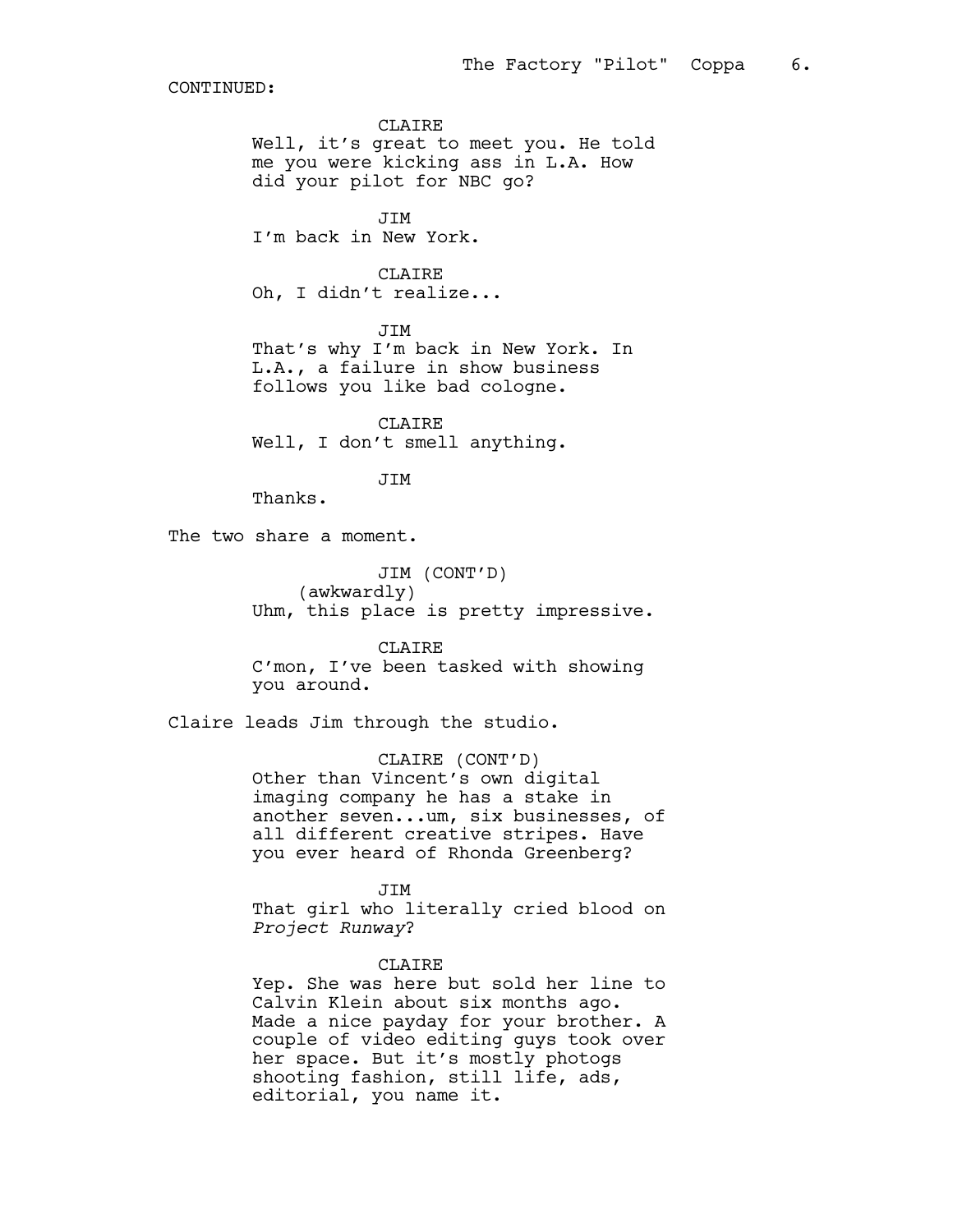The two come upon MICHAEL FISHMAN (36), a long haired, gay and nebbish photographer who's shooting a pair of waifish models in front of a white screen.

### MICHAEL

Let me see sexy, not sleepy. Suck in your gut. I told you not to have dinner last night.

CLAIRE Michael this is Vincent's brother Jim.

 JIM This looks like it's going well.

MICHAEL

The client is probably going to hate it. These girls are dullsville.

MODEL 1 We can hear you, Michael.

MICHAEL

Prove me wrong, ladies. I want cocaine eyes, not Xanax eyes.

Claire and Michael continue their walk.

CLAIRE

So this is the studio space, and on the other side of the floor are the more officey-type workstations.

JIM

And Vinny gets a piece of everyone's action?

CLAIRE

Vinny?

JIM I mean...Vincent. (beat) Sorry, can't do it. It's Vinny.

# CLAIRE

Well, the artists get set up with space and equipment and *Vinny* helps negotiate with their clients. Most creatives are terrified of business; he takes that out of the equation.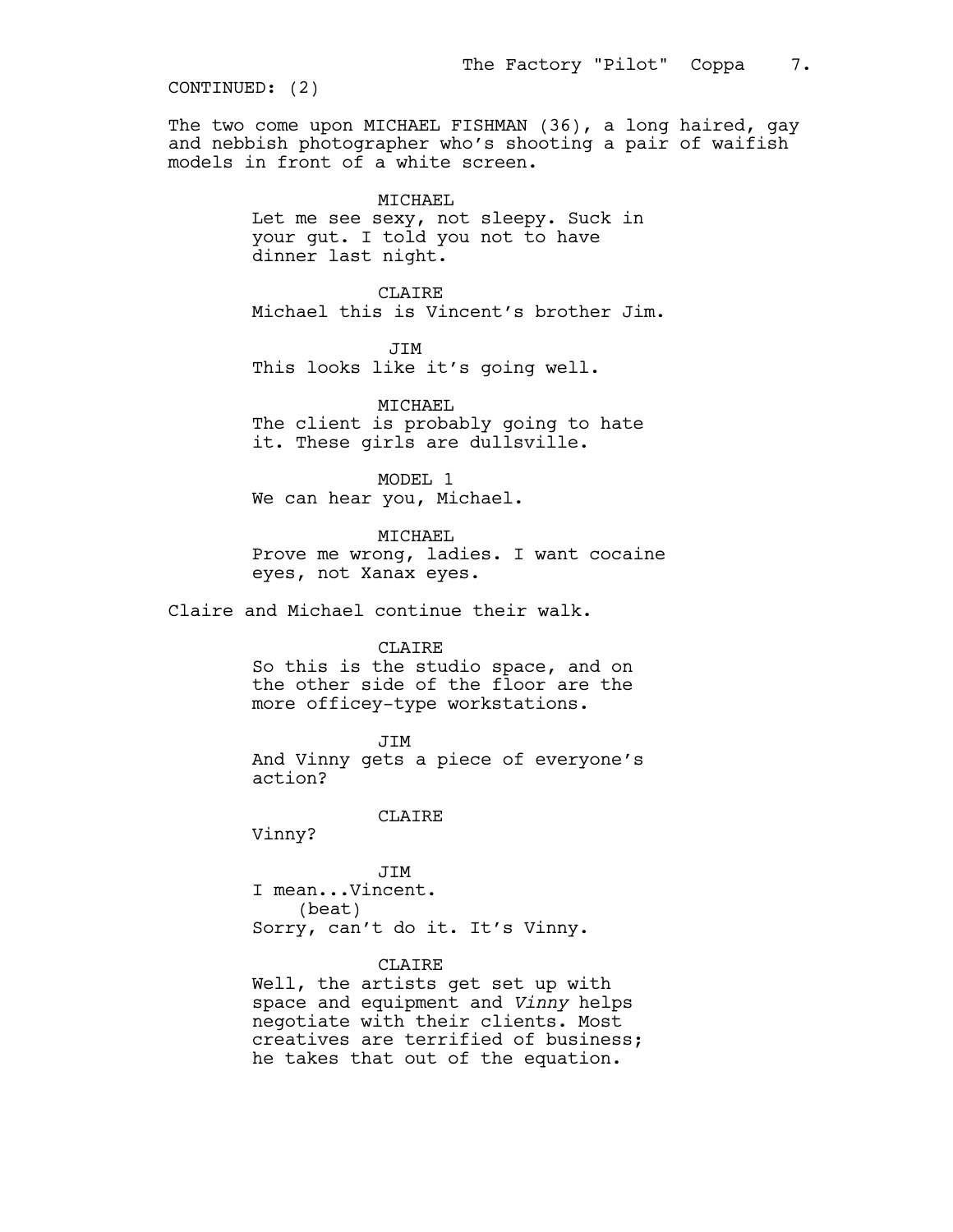JIM

Part venture capitalist, part mob boss. What about you?

CLAIRE I design, mostly jewelry. But I'm not ready to open my own business.

Jim points to Claire's skull-and-crossbones necklace.

JIM I doubt that.

CLAIRE Would you like to invest?

JIM Sure, what's the percentage for 300 dollars and a box of near mint 80s baseball cards?

CLAIRE Do you have any 1986 Mike Schmidts?

# INT. MIDNIGHT GLORIA OFFICE - LORENZO STUDIOS - DAY

Pacing inside a modern office with fashion magazine covers on the walls is GLORIA SCHWARTZ (45), a pretty yet weathered, curly-haired blonde.

Gloria's assistant, LEX (23), who's black with a shaved head, enters with an ice bucket and two bottles of water.

> **GLORTA** Lindsay hasn't cancelled, has she?

LEX Would you like me to call her office?

GLORIA God, how desperate would that look?

LEX You'll do great, Gloria.

Gloria stops pacing and gives Lex a death stare.

GLORIA Why...thank you. I appreciate your confidence and support.

Lex turns to exit the office — but Gloria's not done.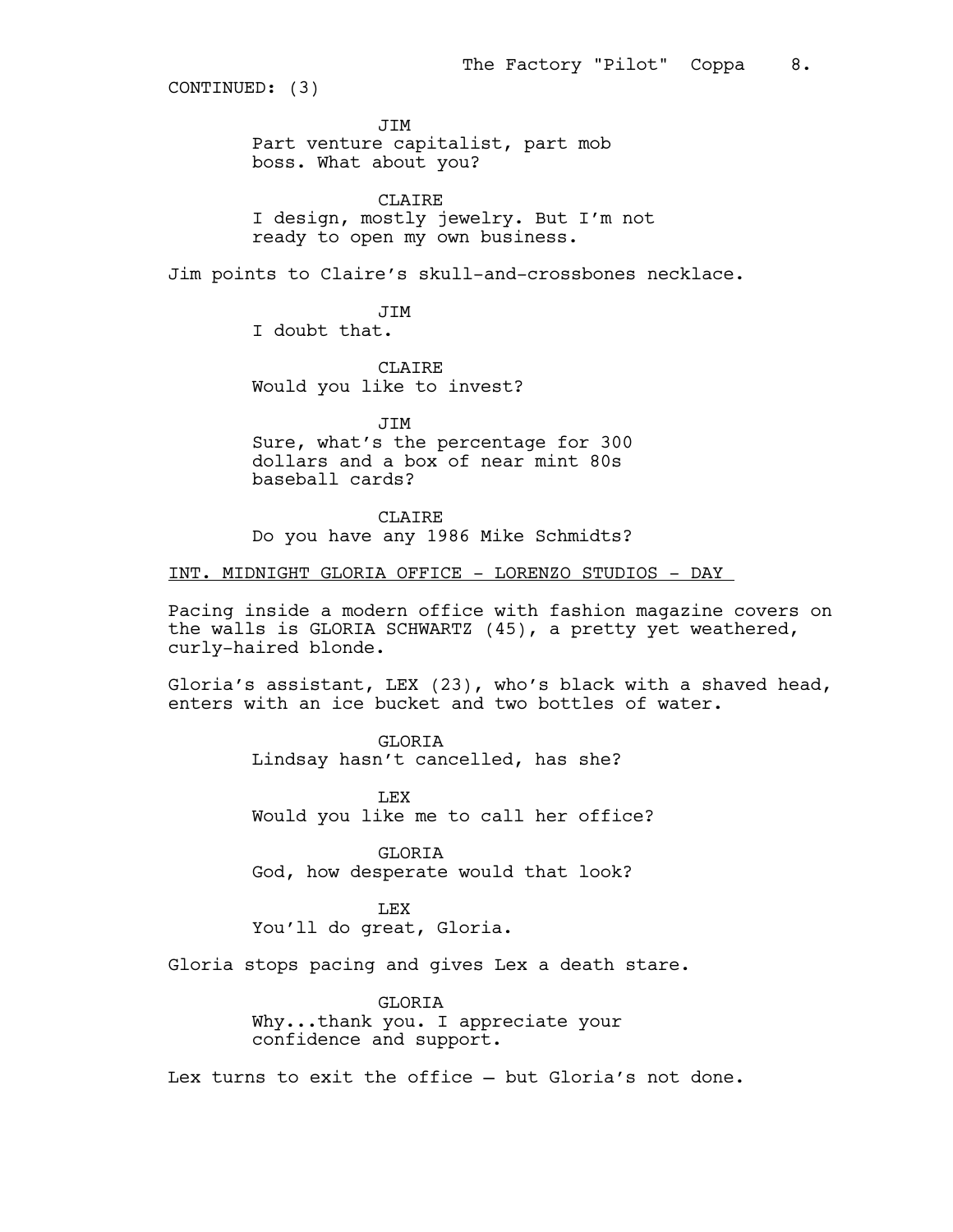GLORIA (CONT'D) Knowing that you — a girl who was 5 when I shot Versace ads on Donatella's private yacht — think that I have a chance to get a job, is just so swell.

Lex nods her head and slinks away. Gloria takes a sip of water when Lex buzzes in.

> LEX  $(0.S.)$ Gloria, Lindsay can't make the meeting but wants to Skype.

**GLORTA** That God damn...Fine, put her on.

Gloria steadies herself as she sits in front of her computer. A window pops up with the face of LINDSAY JONES (40s), the pale and perfectly put together art director of *Vanity Fair*.

> GLORIA (CONT'D) Lindsay, how are you, my darling?

LINDSAY Oh Gloria, I'm so sorry I couldn't make it, but I'm up to my nips closing

this issue. You understand, of course.

Lindsay puffs on an e-cigarette.

GLORIA

Of course. Hopefully next time I can show you my new setup.

LINDSAY I have to ask, how have you been holding up since Jacob married that dreadful Israeli?

#### GLORIA

(beat) I'm done with him, Lindsay. I'm sober and ready to shoot again. Did you get my concepts for the Leo cover?

Lindsay takes a sip of champagne.

#### LINDSAY

We had something else in mind, at least until we're confident you won't repeat Paris.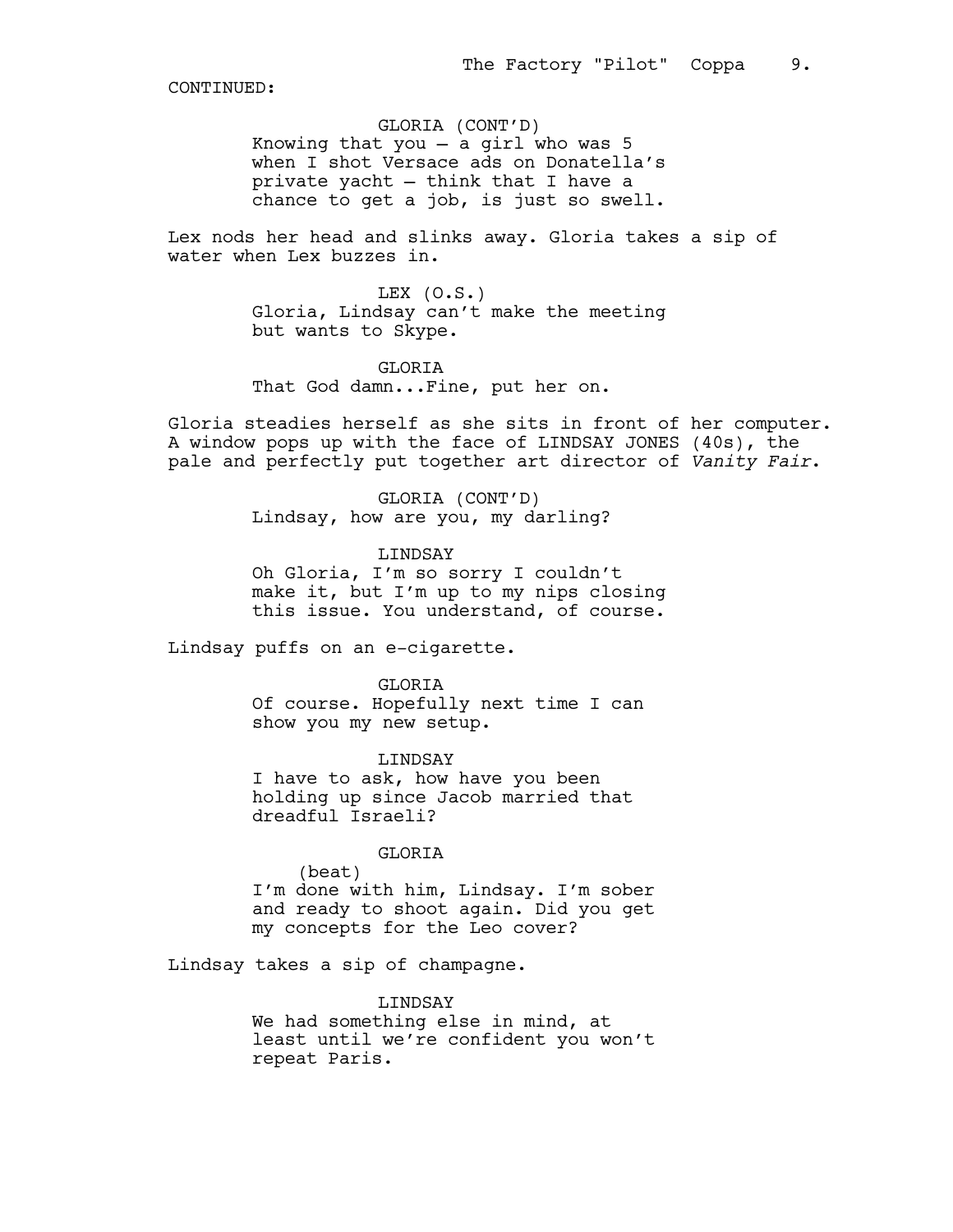GLORIA But who's shooting Leo?

Lindsay chokes on her champagne.

GLORIA (CONT'D) Don't tell me it's Jacob.

# LINDSAY

I'm sorry, dear — but right now he's so hot he can start a fire. And not by (dramatic air quotes) Accidental crack pipe.

GLORIA I've apologized for that 500 times! Wait, what's my assignment?

LINDSAY She's one of the sexy widows of Chicago or something.

GLORIA You want me to shoot a reality star?

LINDSAY Is that a problem?

Gloria does everything she can to contain her fury.

GLORIA No, of course not.

LINDSAY

Fabulous. I'll have my girl send you all the info. Ta!

Lindsay shuts off her Skype. Gloria calmly grabs the ice bucket, bends down, puts her face in it and SCREAMS.

INT. VINCENT'S OFFICE - DAY

Vincent is sitting at his desk when he hears a loud muffled SCREAM. A large, spray-tanned guy with slick backed hair, ANTONIO JULIANO (late 30s), walks in.

> ANTONIO Is someone slaughtering lambs in here?

Antonio plops on a couch and admires an abstract painting.

ANTONIO (CONT'D) I like this one; it's like a Pollock.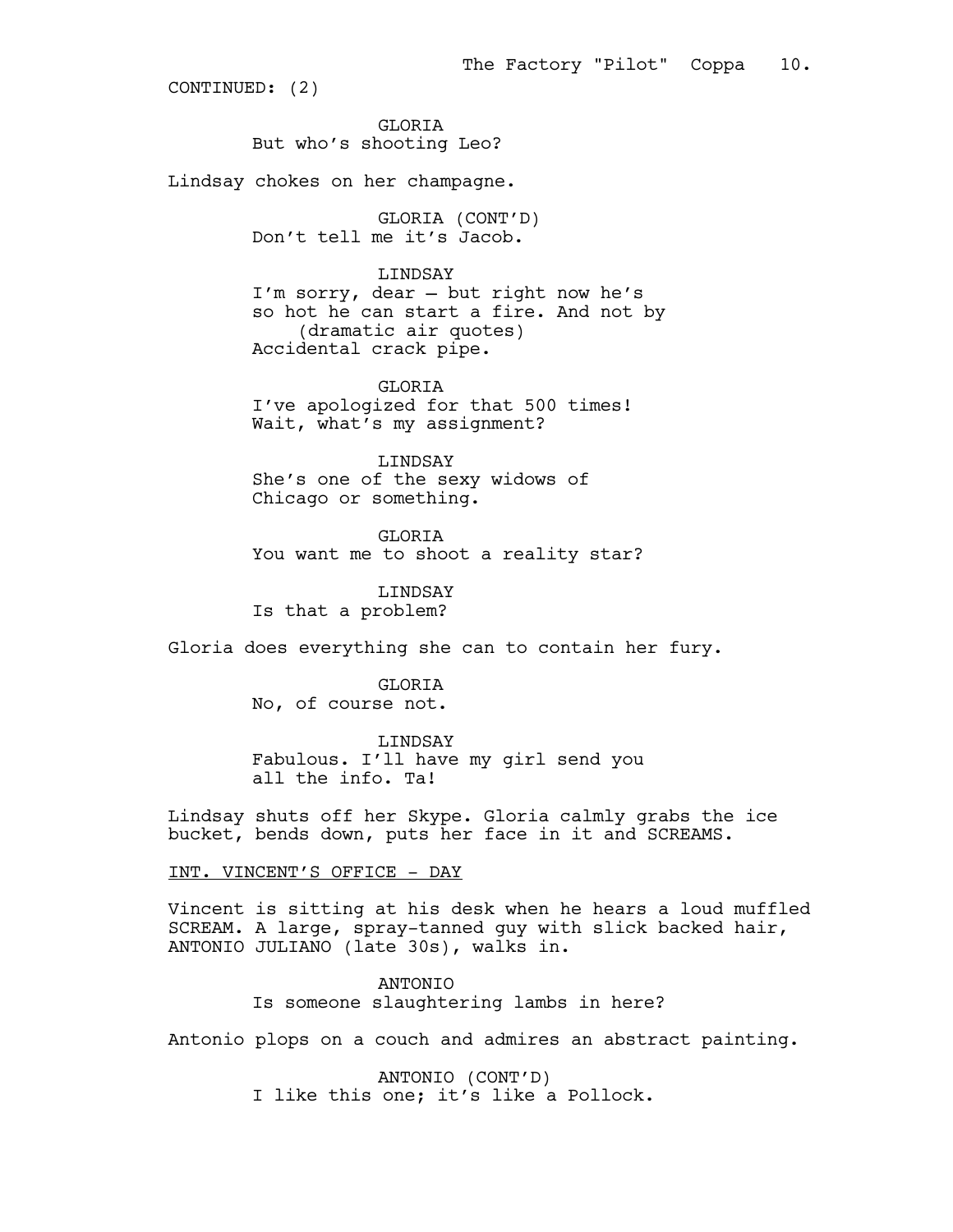# VINCENT You've got a good eye.

#### ANTONIO

Yeah, I know I do. What I don't know is, where's my hundred K? We go back, but that don't mean you can take advantage. Ask old man Zio.

Antonio points to the red matchbook on Vincent's desk.

# VINCENT

I just need a little more time.

#### ANTONIO

My original offer still stands.

VINCENT

I don't need a partner.

# ANTONIO

Five years after I first floated this place and you ask for another loan? Sounds like business has gone sour and you can use some help.

# VINCENT I'm finalizing a deal that will get me

squared away, *capisce*?

# ANTONIO

You a neighborhood guy again, *paesan*?

# VINCENT Always have been.

### ANTONIO

Divine! Now I don't have to go into my whole terrorizing spiel about how I'll bust you out if you don't pay. You've got one more week.

Antonio gets up to leave, but stops before reaching the door.

ANTONIO (CONT'D) Any good Vegan joints around here?

FADE OUT.

END ACT 1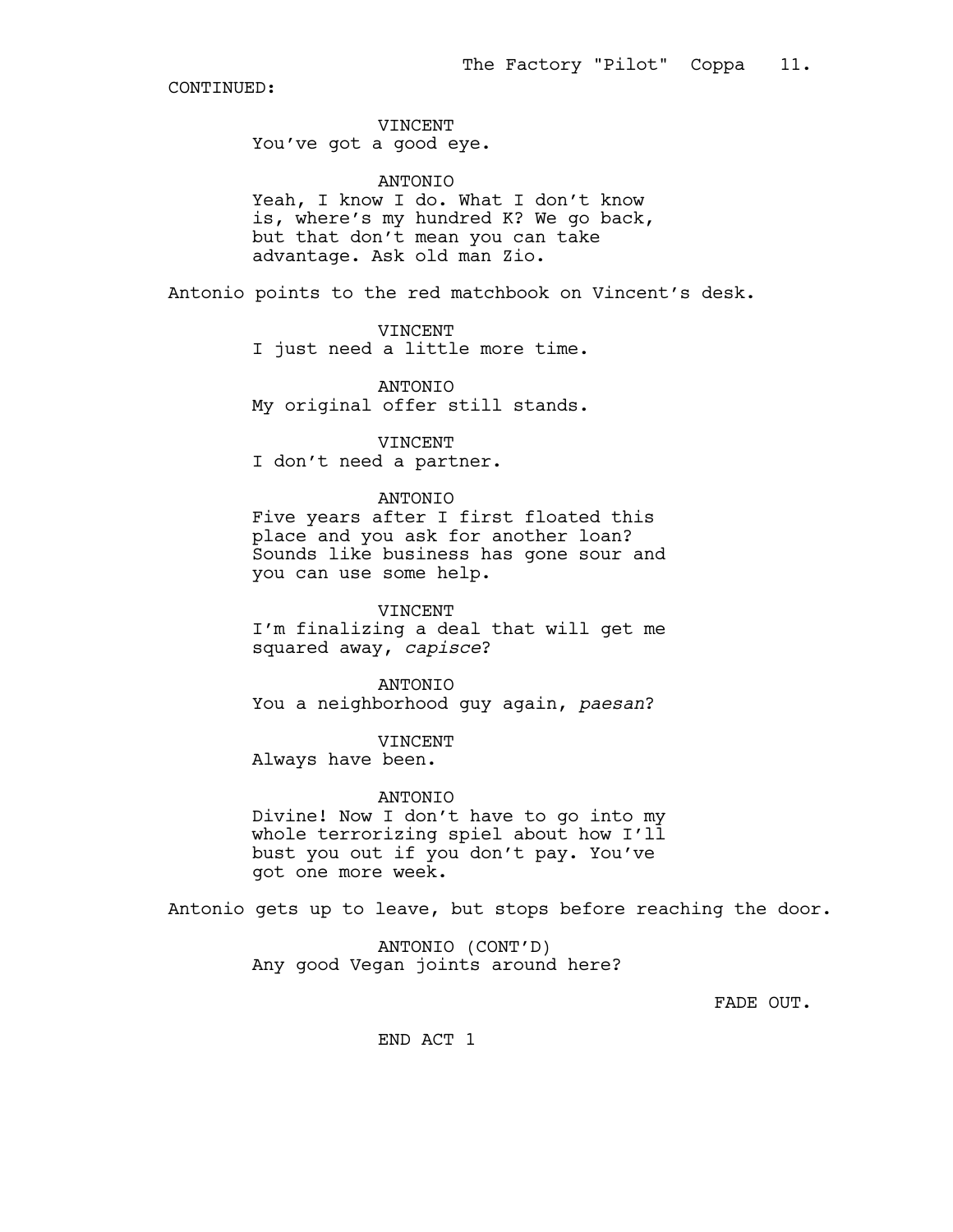# ACT 2

FADE IN:

INT. LORENZO STUDIOS - DAY

Antonio walks out of Vincent's office and toward Jim and Claire, who are nearby chatting. Antonio lightly smacks Jim on the back of his head, much to Jim's annoyance.

> ANTONIO Hey, baby Lorenzo! How's it goin?

Antonio aggressively gives Jim a handshake hug.

JIM Hey Antonio, what's up with you?

Antonio, already distracted, scrolls through his cell phone.

ANTONIO Jeez, Jimmy Lorenzo. (to Claire) The last time I saw this kid, he was in high school, begging me to sell him a dime bag of weed. I said no, of course, outta respect for his brother.

JIM That's partly true. (to Claire) He offered to sell me coke instead.

Antonio looks up and stares Jim down for a beat.

ANTONIO That ain't how I remember it. So I heard you were some TV bigshot. Ever meet Dick Wolf?

**JTM** Nah, I'm done with that now.

ANTONIO That's too bad. (to Claire) Hey honey, you two together?

CLAIRE Do you need to schedule an appointment with Vincent?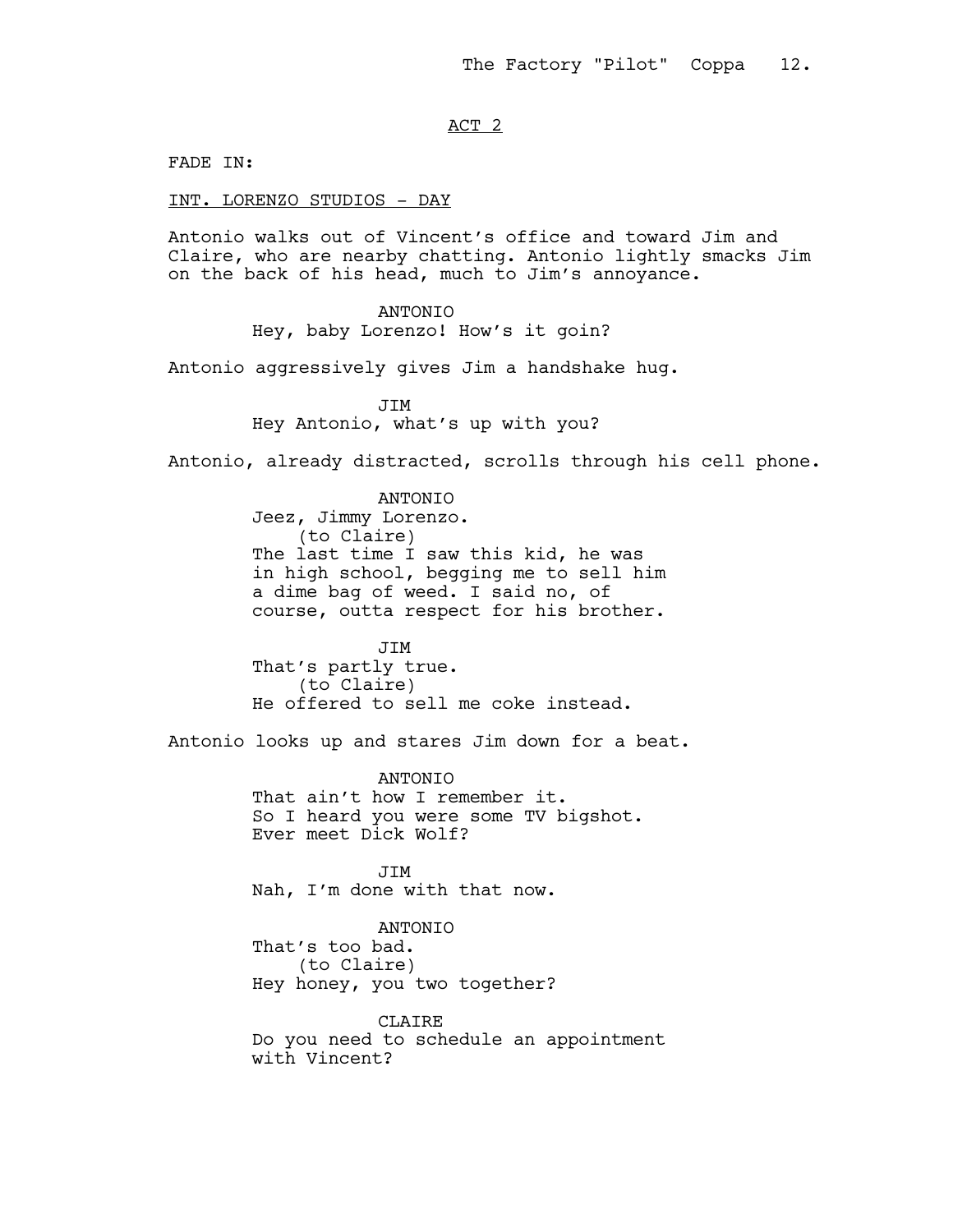ANTONIO I'm not the type of guy who has to make an appointment. Unless, of course, it's for the two of us, tomorrow night, at my place. CLAIRE Darn, I have a no-appointment policy myself. Sorry. Antonio fake punches himself. ANTONIO Bing! Bang! Boom! KO! (to Jim) Take it easy, kid. I'll see ya around. Antonio walks away, and Jim rolls his eyes. CLAIRE Who is that guy? JIM Bad news from the neighborhood. O.S. We hear Vincent yelling. VINCENT(O.S.) Jimmy, get your ass in here! JIM Hey, can you give me the rest of that tour when we're done? CLAIRE It's an appointment. Jim gives Claire a sheepish grin and walks away. INT. VINCENT'S OFFICE - DAY Jim walks in and gets a bear hug from Vincent. The two sit. VINCENT Like what I've done with the place? JIM Eh, kinda feels like this Asian fusion joint I used to go to in Malibu. VINCENT What...!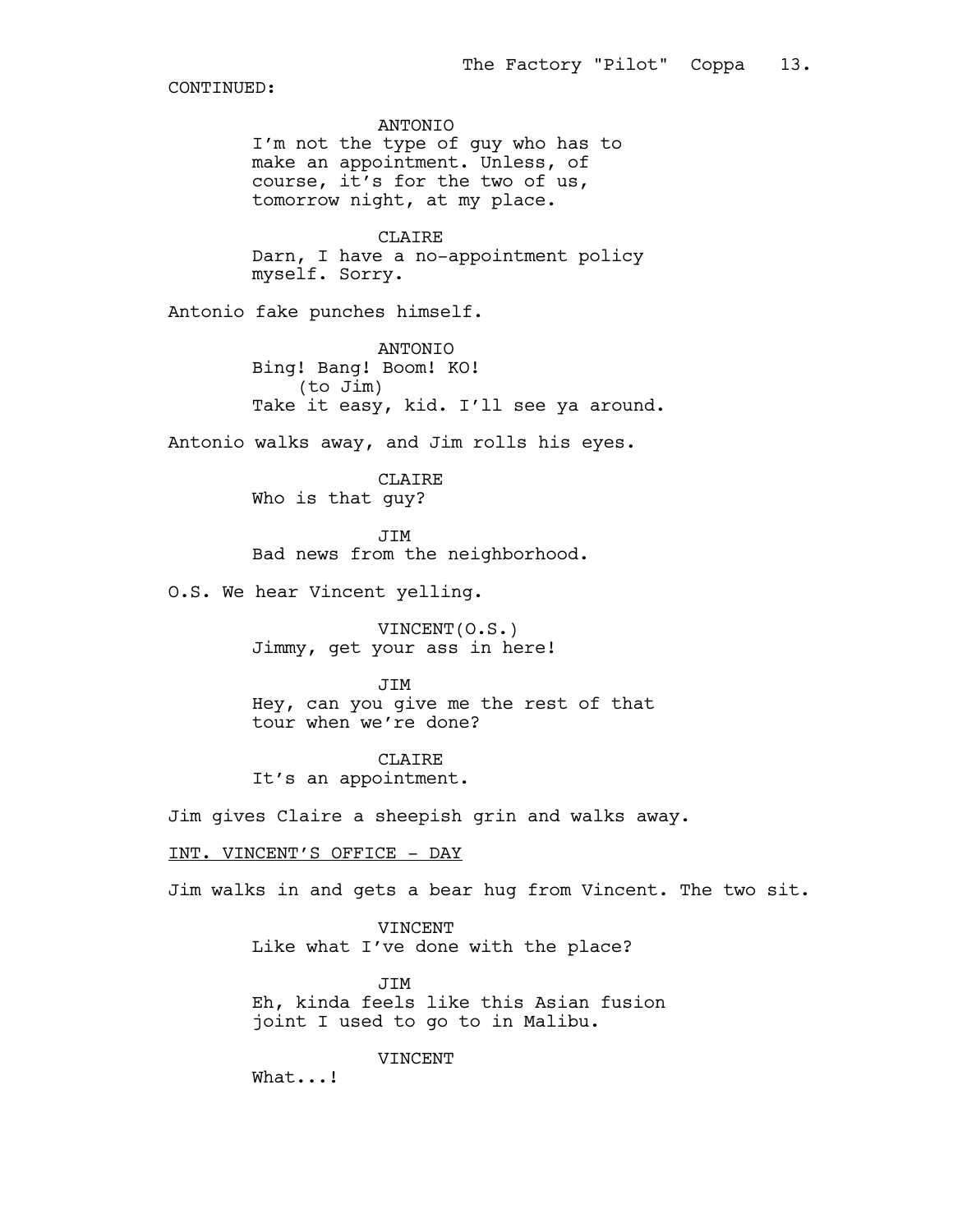JIM

Relax, I'm just busting balls. Sorry I missed your birthday party but it was my night with junior.

# VINCENT

My nephew's in New York? Is your ex here too?

JIM Yep, Lisa's new boyfriend is actually the exec producer on *City Watch*.

VINCENT That show's like *The Wire* meets *Deadwood*!

JIM

Yeah, well, it's just another slap in my face as I struggle to survive on freelance gigs writing blog listicles.

VINCENT You can move in with Ma... (stops himself) Sorry, you can't be that bad. I wish I could help, but I'm overextended.

Vincent gets up and makes himself an espresso.

JIM Is that why Antonio was here?

#### VINCENT

(sighs) I screwed up.

#### JIM

You didn't borrow money from that gavone, did you? He blew up Frank the wop's car when you guys were like 17!

# VINCENT

Frank had it coming. (beat) I know. I took a beating on an app company and I needed to keep this place running. I had no other choice.

JIM How are you going to pay him back?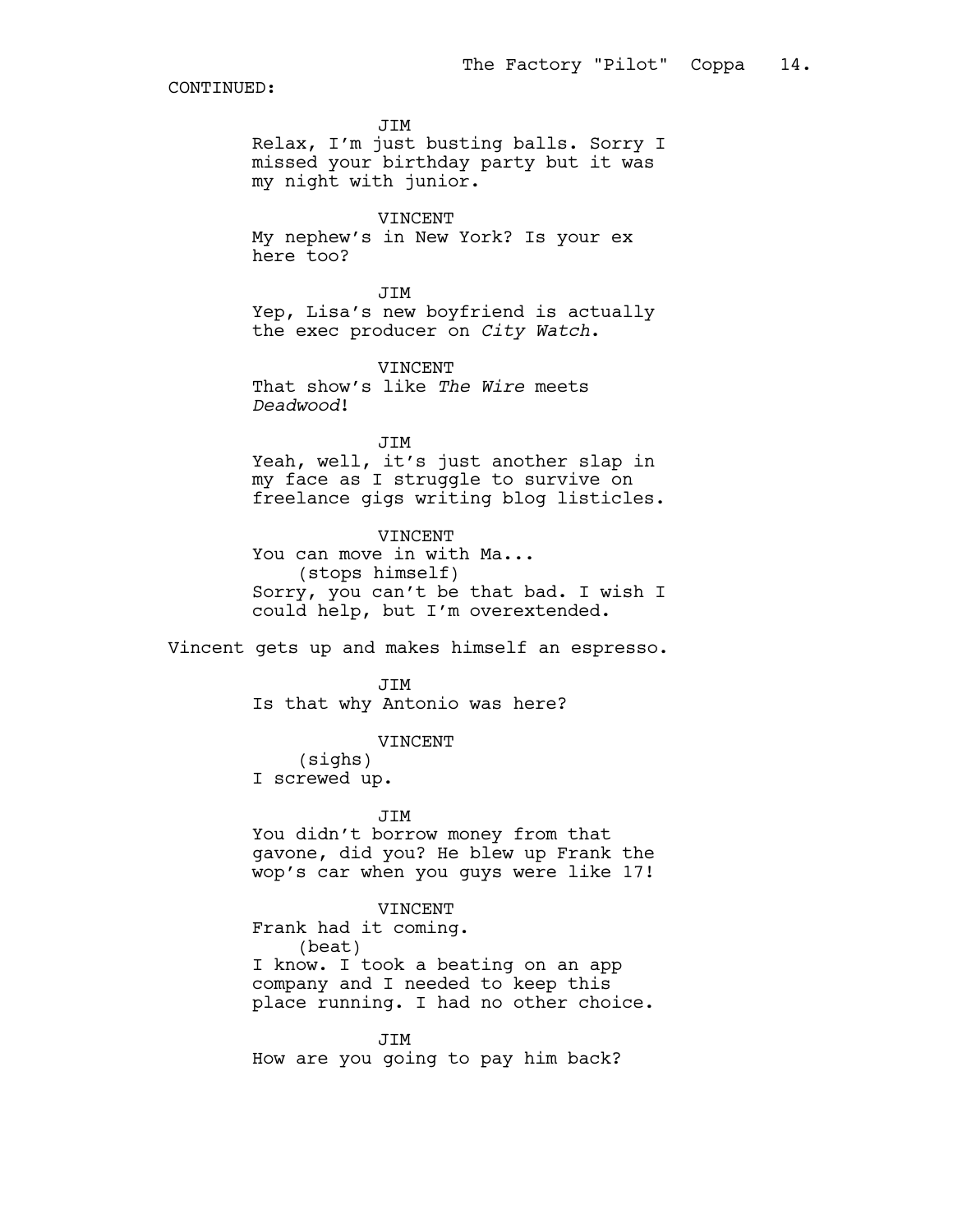#### VINCENT

Female athletic apparel. If I can come up with a winning logo to please this guy Bob then I can pay back Antonio and make some real bucks myself.

JIM

Jeez. I hate to ask now but, if this works out is there any chance I could, like, rent some space?

#### VINCENT

For what?

Claire quietly walks into the office behind Jim.

JIM

It would be nice to have a reason to shower and avoid surfing porn all day. I can give you a small percentage of my freelance fees to cover the cost.

VINCENT

You don't like working from home?

#### JIM

I can barely bring myself to do any work. I'm losing it. My daily highlight is coming up with crude names for online *Call of Duty* players. I want to be back around creative people, smart people, gay people... and cute office managers don't hurt.

Claire lets out a HA! Jim closes his eyes in shame.

VINCENT So, I take it you two met?

### INT. LORENZO STUDIOS - CONTINOUS

Vincent, Jim and Claire exit Vincent's office to the studio.

CLAIRE There's no need to apologize Jim, I shouldn't have snuck in like that.

#### VINCENT

I know what will make my little bro feel better. You didn't show Jimmy my secret garden yet, did you?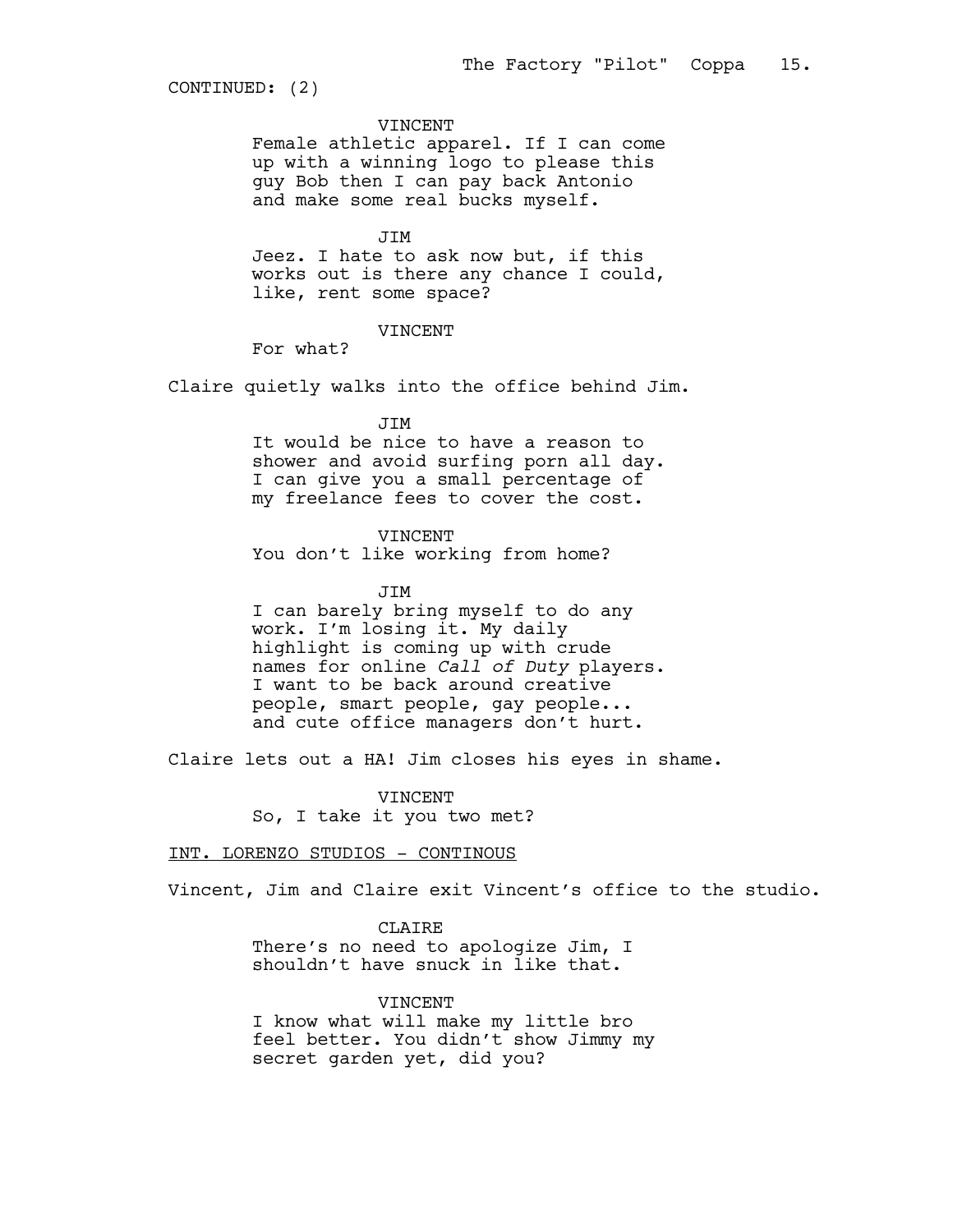# CLAIRE

I...

Gloria barges into the group.

GLORIA

Claire, did you set up the refreshments like I told you?

CLAIRE

Yes. And when the model arrived I escorted her to the dressing room and fetched her coffee, like you asked.

VINCENT

Where do you get off *telling* Claire?

# GLORIA

Claire manages the studio and I'm doing a shoot in the studio, so today she's working for me. And that harpy is no model.

VINCENT You know Gloria, sometimes I feel you're really resisting coming from a place of YES.

GLORIA (pointing to Jim) Is *he* your little brother?

JIM I am. And now I feel like it.

Lex runs over.

LEX Gloria, there's a problem.

GLORIA Did Claire forget the Burrata?

LEX She's a monster!

# INT. DRESSING ROOM - CONTINUOUS

Gloria and Lex walk into the dressing room as a young female makeup artist sobs and runs out past them.

A surgically-enhanced woman with big hair, TINA POLASKI (30), sits in front of a mirror in a bedazzled gown.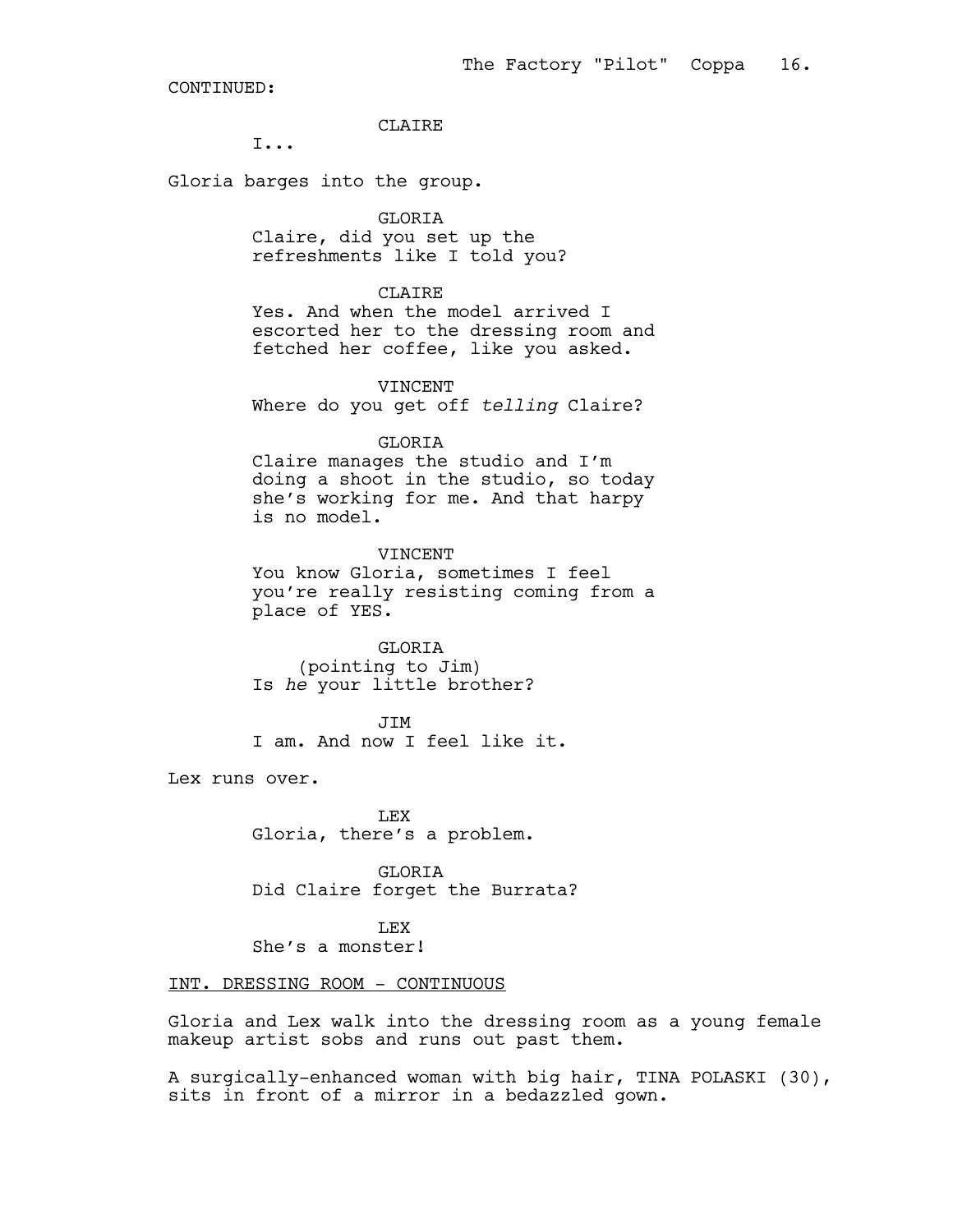GLORIA What seems to be the problem?

TINA Look at my freaking face! I'm supposed to look sexy and sophisticated. Your girl made me look like a tramp.

Gloria and Lex share a glance.

TINA (CONT'D) She doesn't even have my line of Drip beauty products.

Gloria needs to take control.

**GLORTA** I can see that someone with your level of celebrity needs the best.

# TINA

Damn right.

GLORIA I happen to be personal friends with the brilliant Sergio Georgino. How would you like him to do your makeup?

Lex shoots Gloria a confused look.

TINA Sergio Georgino? (beat) Well, it's about time.

Gloria turns to walk out and gets to the door.

TINA (CONT'D) By the way, you're welcome.

Gloria spins around.

# GLORIA

Excuse me?

TINA I only agreed to have you shoot me as a favor to Lindsay. I Googled you. You're a drug addict.

Gloria and Lex finally walk out of the dressing room.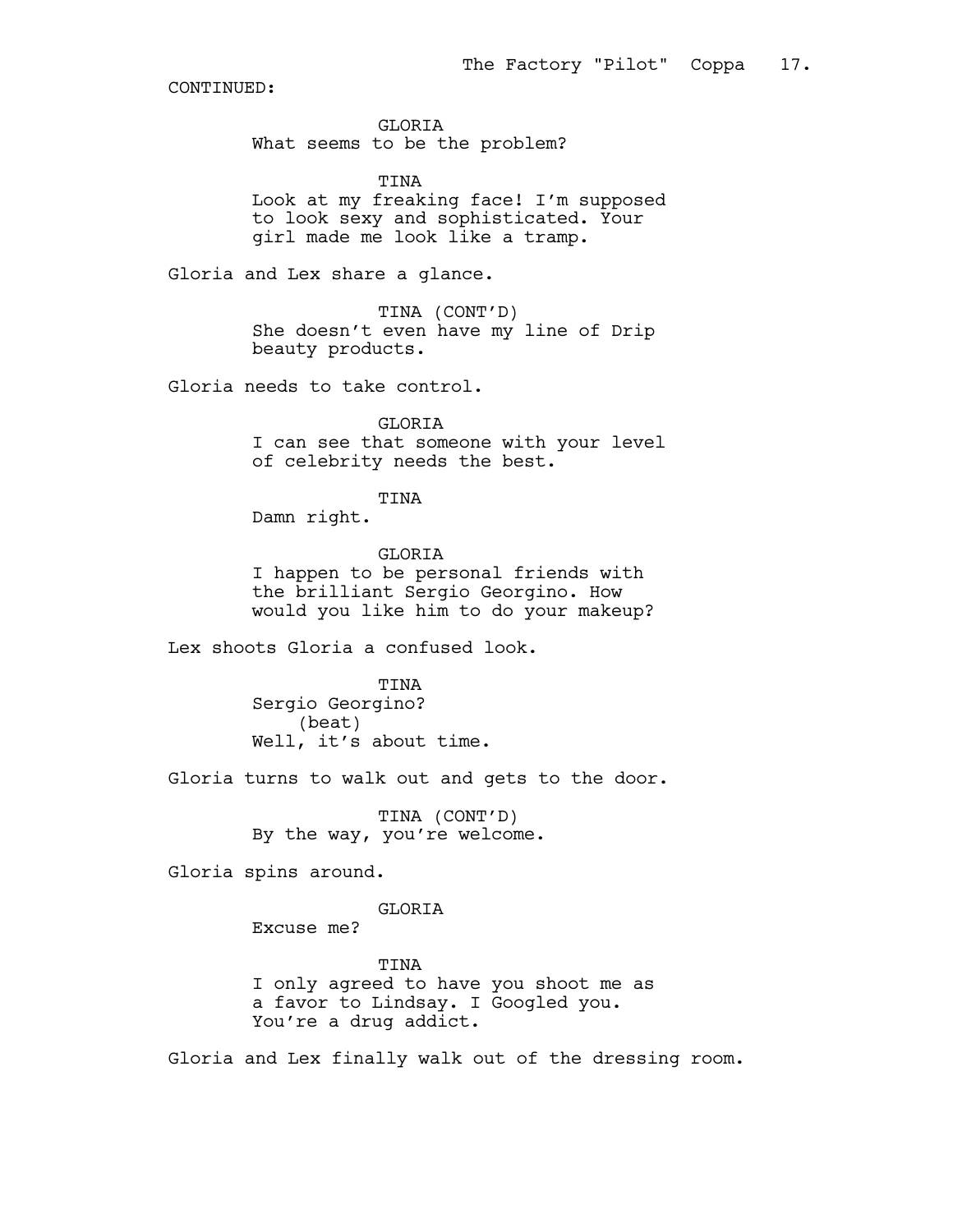### INT. DRESSING ROOM HALLWAY - CONTINUOUS

Lex stops Gloria.

LEX Who's Sergio Georgino?

# GLORIA

(distracted) Sergio and Georgino are my gyno's pugs. I'll have Michael act all Italian and gay and fabulous.

LEX So there isn't a super-important makeup stylist coming over?

GLORIA She's just marking her territory. She wouldn't know good makeup if it came in her hair.

LEX

Hopefully she doesn't Google *him*.

Gloria shoots Lex a death stare. Lex is paralyzed in fear. Gloria grabs a camera, spins around and barges back into the dressing room as we stay on Lex's concerned expression.

> GLORIA (O.S.) (screaming) You low-class, no-talent skank!

INT. PLAYROOM - DAY

Vincent and Jim enter the playroom. Vincent struts to the corner of the room, where there's a large mahogany cabinet.

> **JTM** What's in there?

Vincent smirks and opens the cabinet to a fully stocked bar.

### JIM (CONT'D)

Nice.

Vincent taps a code on his cell phone. Suddenly a panel in the cabinet slides open to the STRUM OF A HARP, and a hidden shelf extends outward. On it are three, 10-inch, stainless steel Volcano marijuana vaporizers. Jim's eyes light up.

JIM (CONT'D)

Weedfinger!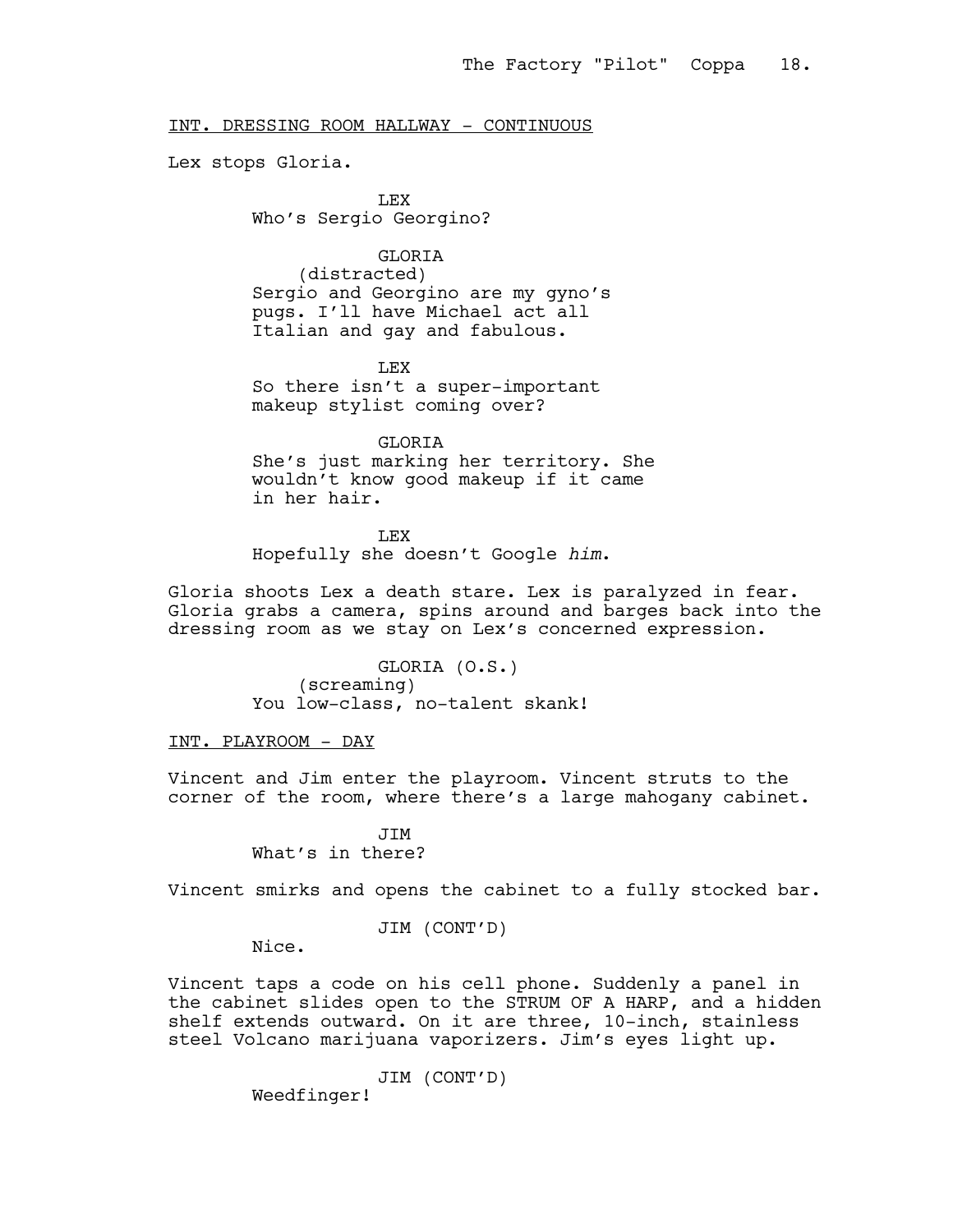VINCENT

Vape 1, named Hendrix, is only for Indica, which is more of a heady strain. Vape 2 I call Carol. She's only for Sativa, a more physically relaxing bud.

JIM And that one?

VINCENT That's Horatio, and he's a wild card.

JIM It's like the pneumatic-tube weed system we talked about the first time we got high together!

VINCENT I tried that, but...logistics.

Jim approaches the contraption like it was a religious relic.

VINCENT (CONT'D) Anyone in the studio can use it to chill, get inspired, party with clients. Claire is in charge of the community stash.

JIM So, what will it be?

VINCENT Not me, I've gotta focus on the logo. You go ahead.

JIM C'mon, don't make me smoke alone.

VINCENT Dude, if I screw this up then my career and my body will get tossed out the window.

JIM Like you've never worked high before?

VINCENT Not with this much on the line.

JIM You know, Van Gogh did his best work high on Absinthe. (MORE)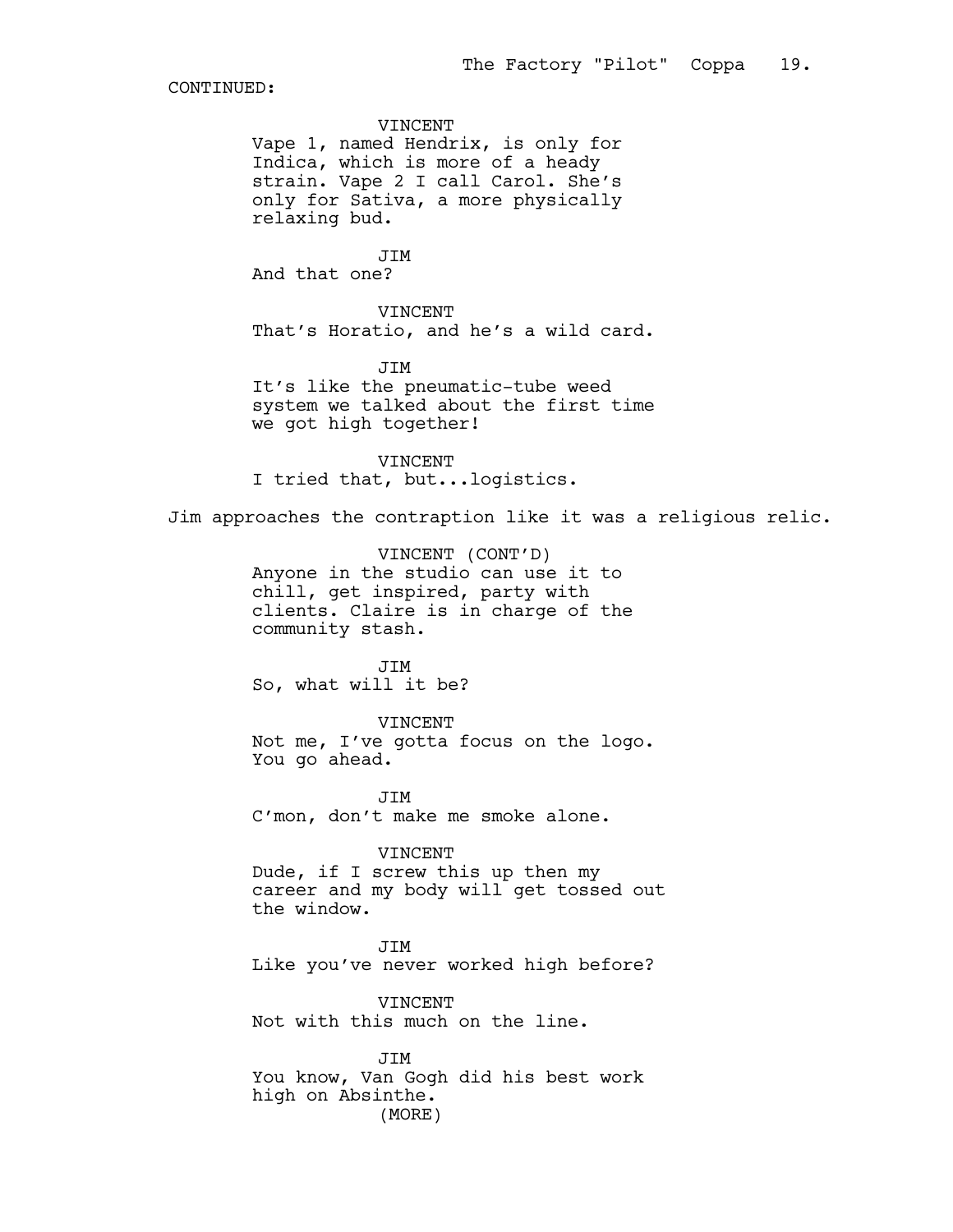(beat) Probably. JIM (CONT'D)

INT . PLAYROOM - CONTINUOUS - MONTAGE

Smooth 90s rap plays, and Vincent and Jim are all smiles.

-Vincent powers up all three vaporizers.

-Clear plastic bags connected to them slowly fill with vapor.

-Vincent and Jim suck from the bags.

-They both dance, high-five, blow smoke at each other.

-Vincent hits the heavy bag while Jim holds it.

-Jim hits the bag and falls down, laughing.

-Vincent juggles three oranges and drops them.

END OF MONTAGE

# INT. PLAYROOM - CONTINUOUS

Vincent and Jim are lying on different couches. Claire enters with a Starbucks cup.

> VINCENT Hey Claire, can you order us some chicken parms?

CLAIRE Here's a latte. Bob's on the phone.

VINCENT

Shit.

JIM I'm going to walk away now, my planet needs me. Thanks Vinny.

VINCENT Come by tomorrow, and we'll talk some more about getting you space.

Claire walks Jim out. Vincent shakes his head like a wet dog to straighten himself out and presses the speaker button.

> VINCENT (CONT'D) Hey Bob, what's up?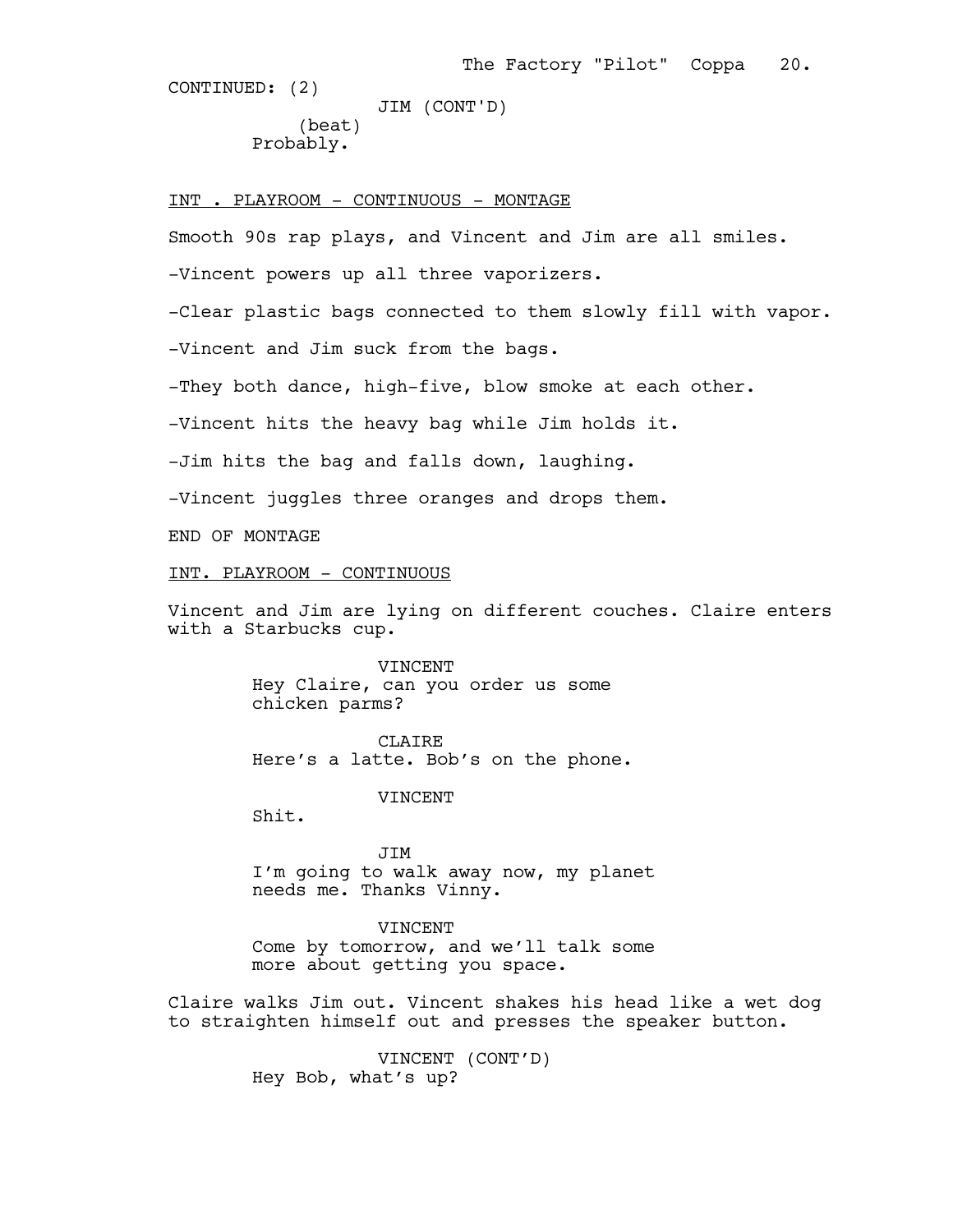BOB (O.S.) I need a progress report on the logo.

Vincent grabs two 30-pound dumbbells and starts doing curls.

VINCENT Just polishing.

BOB (O.S.) If you can't cut it...

VINCENT No, it's fine; I'll get you a winner tomorrow. I promise.

The phone line cuts out. Vincent looks around, picks up a half-full bag of weed vapor and inhales.

# INT. VINCENT'S OFFICE - LATE NIGHT

Vincent's alone and manipulates a computer image of a women's figure. He stops, shakes his head and deletes it.

He watches intense online videos of women running the Tough Mudder. Crawling in mud, climbing over barricades, swinging from ropes, tip toeing over beams, falling in water traps.

Vincent gets up, looks in a mirror and uses his body in a variety of athletic poses, including: hands high and triumphant; flexing his arms and chest; hands out gliding.

He stops and lets out a SCREAM! He walks out of his office.

### INT. LORENZO STUDIOS - CONTINUOUS

Vincent manically paces through the desolate studio, reads digital wall clock reads 3:07 AM.

# **VINCENT** C'mon, think of something!

Vincent passes by Claire's desk, which is the only one in the studio with a light turned on. He spots a sketch of her skulland-crossbones pendant. Now he's beaming.

#### INT. LORENZO STUDIOS - NEXT MORNING

The half-empty studio is gearing up for a new day. Claire sits at her desk when a call comes in. We can hear both ends.

> BOB (O.S.) Hey Claire, is the big guy in?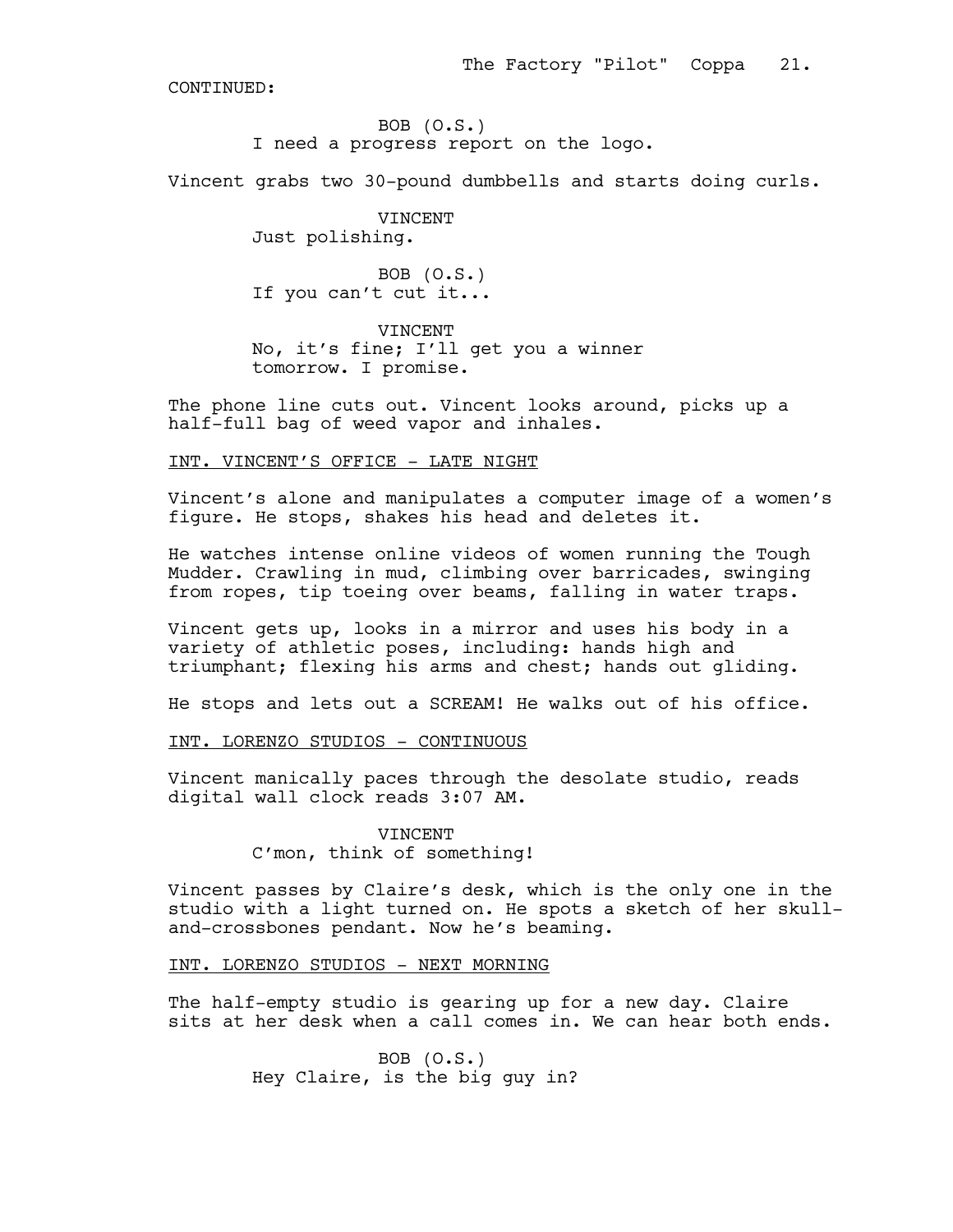CLAIRE He should be here shortly.

Claire peeks into Vincent's office; he's sleeping on a couch.

BOB (O.S.) Just tell him we're really digging his design and that the powers that be wanna move forward.

**CLAIRE** Wow, I didn't know he finished it. Once he gets inspired...

BOB (O.S.) Yeah, we loved the sexy skull-andcrossbones.

CLAIRE

The what?

BOB (O.S.) It's tough, edgy, feminine and bold.

Claire hangs up the phone, marches into Vincent's office.

INT. VINCENT'S OFFICE - CONTINUOUS

Claire pours an iced coffee on Vincent's head, waking him with a start.

> VINCENT What the hell!

#### CLAIRE

Scumbag!

Claire walks out. Vincent gets up too quickly, trips and bangs into his desk. In agony, he stumbles after Claire.

# VINCENT (yelling to Claire) It was just so fucking bold!

Everyone in the studio stops and stares at the spectacle.

FADE OUT.

END ACT 2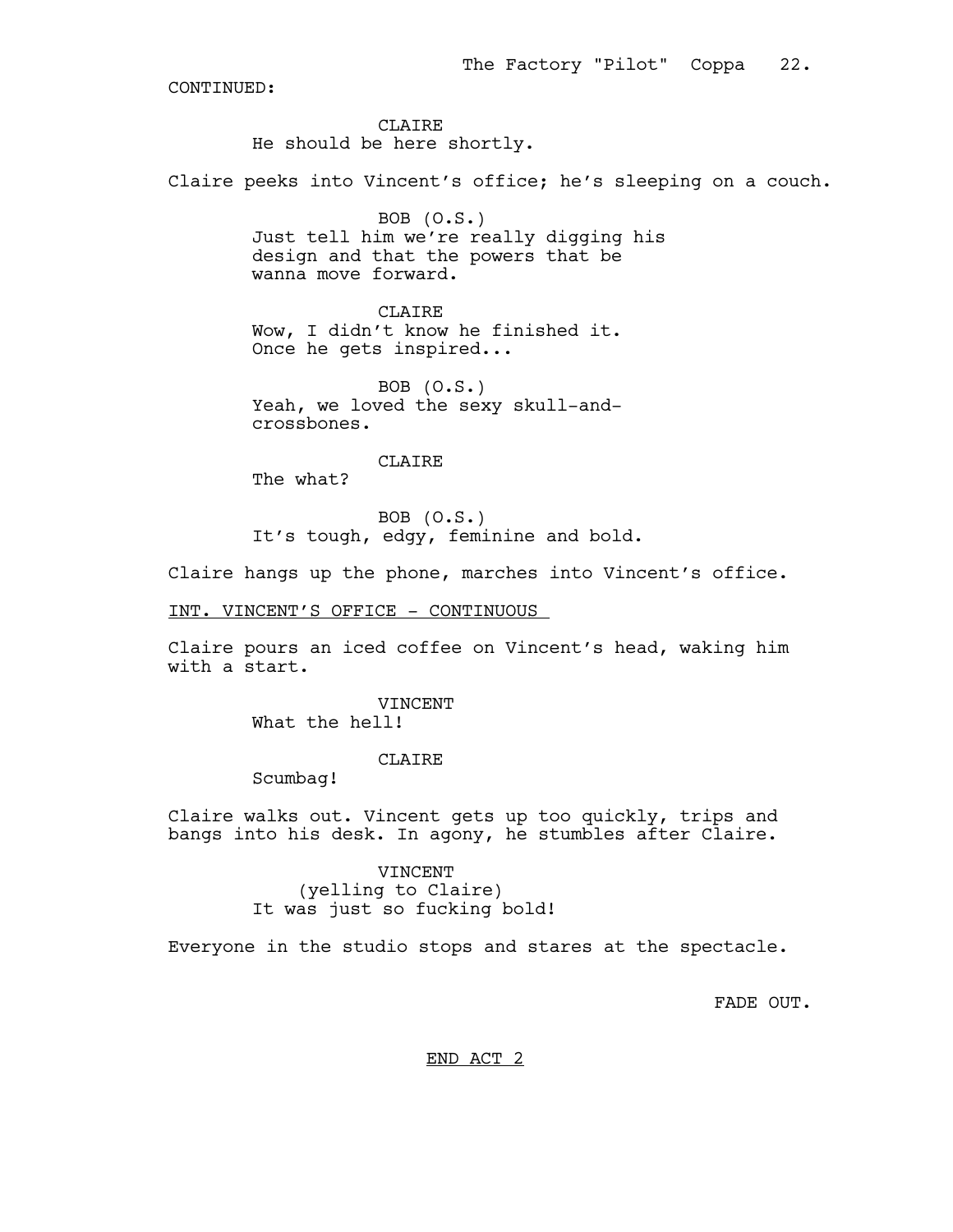## ACT 3

FADE IN:

INT. LORENZO STUDIOS - AFTERNOON

It's complete chaos. Dozens of people are running around: Half-dressed models sidestep food carts, delivery guys knock into hair and makeup people. Michael is yelling at Vincent.

> MICHAEL The catering is already here!

**VINCENT** Didn't Claire tell you yesterday I might need the space to do test shots?

MICHAEL No, she didn't, because you didn't, because if you had, she would've.

VINCENT Calm down, we're just a little disorganized.

MICHAEL My shoe closet is disorganized. This is like a Syrian refugee camp.

INT. BLAGGARD'S PUB - DAY

Claire nurses a drink at the bar of Blaggard's, a mostly empty dank pub. Behind Claire is a dirty window.

Jim passes by the window, sees Claire and walks in.

JIM Hey, is this a late liquid-lunch deal?

CLAIRE The first of many. Here's to alcoholism!

Jim sits next to Claire, who's clearly tipsy.

JIM Does Vinny know you're here?

CLAIRE

I quit.

JIM

Why?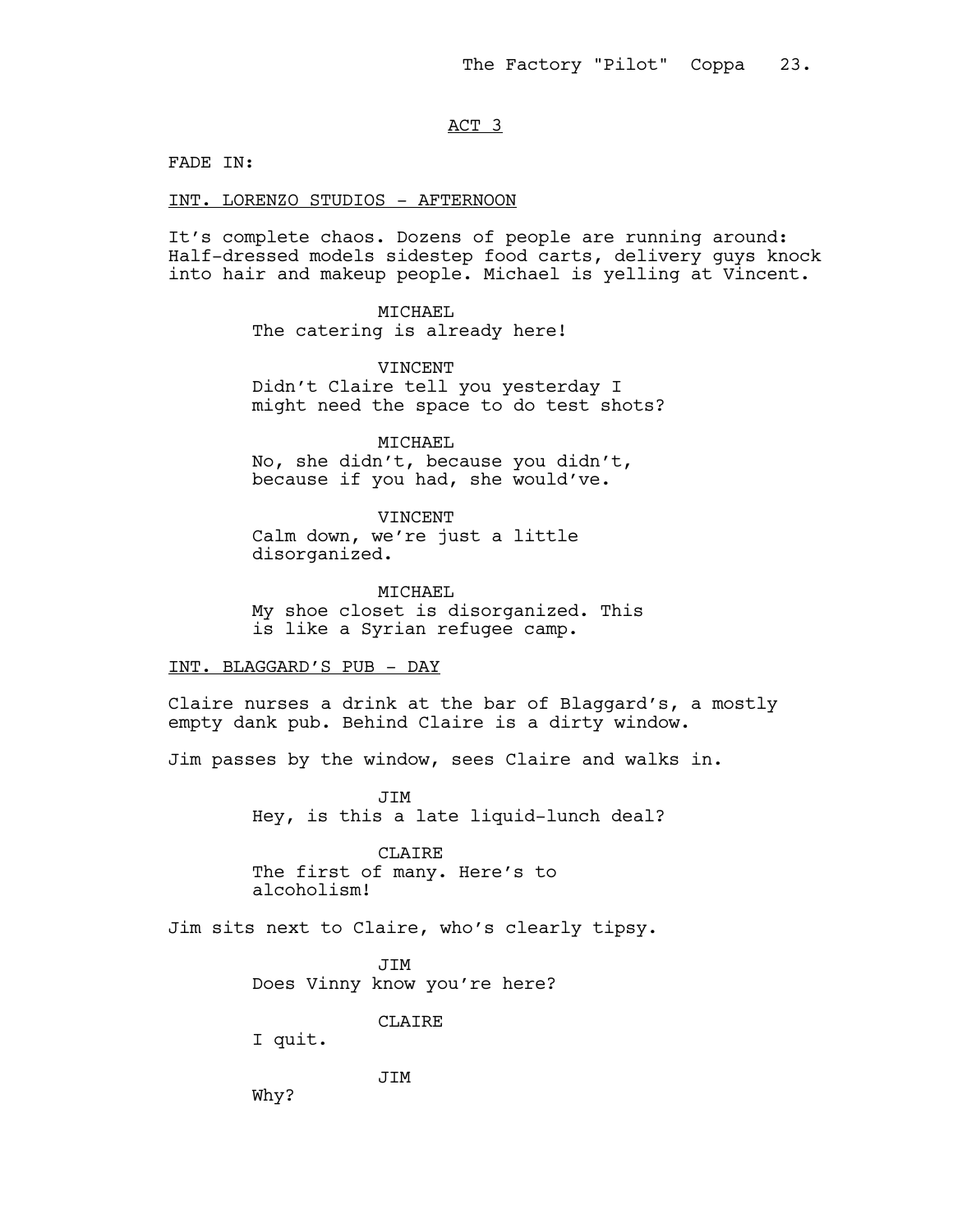Claire takes a deep breath and is about to rant but looks at Jim and holds her tongue.

> CLAIRE It was just fucking time to move on.

JIM That stinks. I was planning on spending more time there.

CLAIRE Well, it's your loss.

**JTM** Yeah...that's what I was hinting at.

Claire grabs the back of Jim's neck and stares at him.

CLAIRE Will people ever be afraid of me?

Jim's cell phone RINGS. He picks it up.

JIM Hey... Sure, I'm right next door... OK see you then. (to Claire) Are you going to be here for a while?

CLAIRE Where else do I have to go? I don't even have a cat.

**JTM** Ok, I'll be back soon. You may want to slow down a bit, OK?

CLAIRE

Yeah, sure.

Jim walks out.

CLAIRE (CONT'D) (to bartender) Give me a shot of Jameson.

# INT. MIDNIGHT GLORIA OFFICE - LORENZO STUDIOS - DAY

Gloria, Vincent and Michael are gathered around Gloria's desk and looking at her screen. On it are the images of Tina, showing her in a rage and screaming in the dressing room.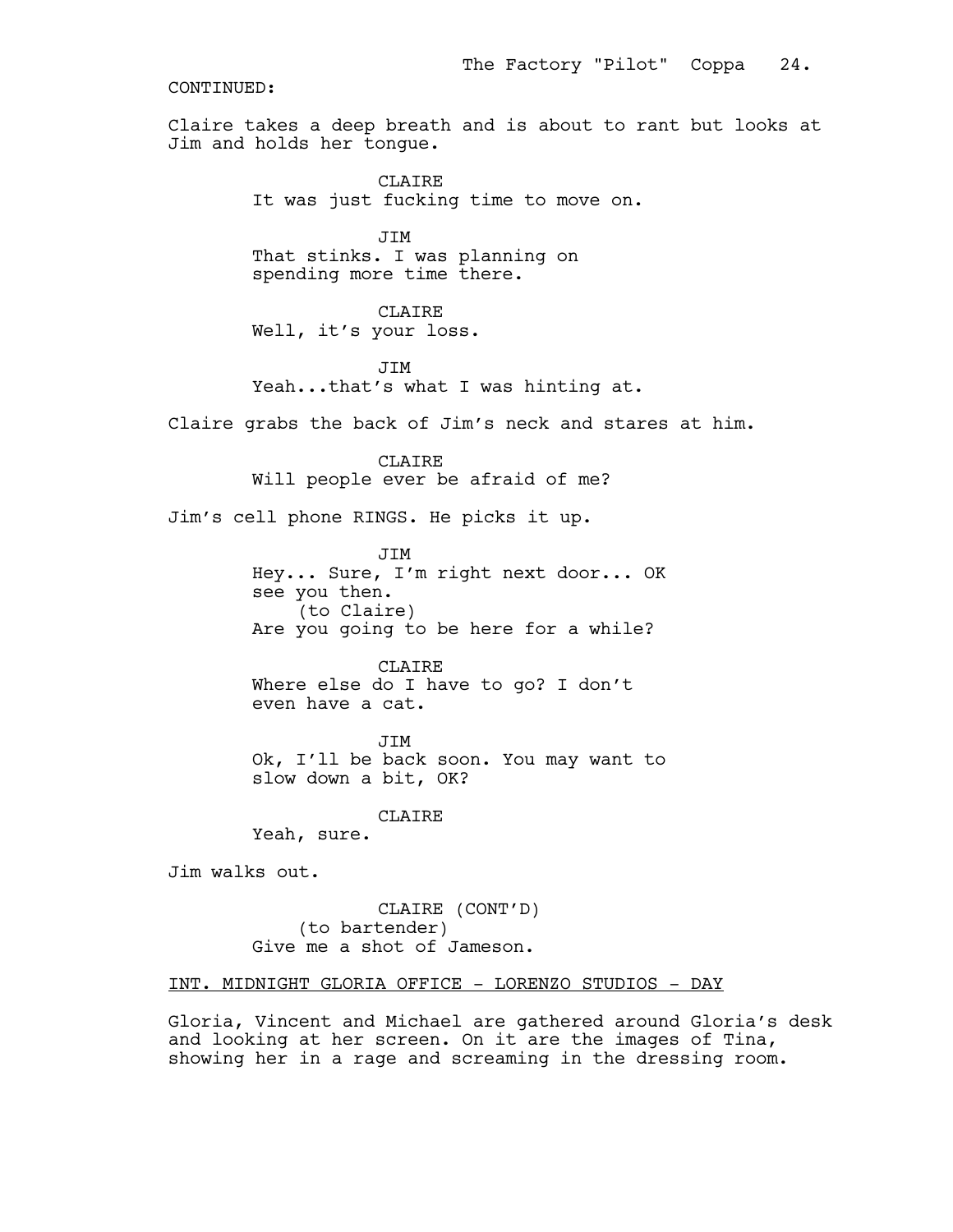#### **GLORTA**

What tricks can you use to make this sequined monstrosity look alluring.

Images scroll through of Tina throwing cans of hairspray.

#### VINCENT

I can put her on a boat, but other than that...

# **GLORTA**

I've shot strung out junkies who made the cover of *Vogue* after getting retouched.

#### VINCENT

It's not just retouching, I'd have to do a full composite of her face from other images. With what you have, I doubt it'd even be passable.

### MICHAEL

You can always *borrow* an existing image of her face and use that. That's going on a lot around here.

GLORIA

What are you talking about?

# INT. LORENZO STUDIOS - CONTINUOUS

Vincent briskly walks out of Gloria's office with Gloria hot on his heels.

> GLORIA Please tell me you did this out of some weed induced fever dream and you're not a cocksucking crook!

Jim walks up to the two of them.

JIM What happened with Claire? I just saw her getting drunk at Blaggard's.

Gloria crosses her arms and stares at Vincent.

VINCENT She quit this morning.

GLORIA Your brother...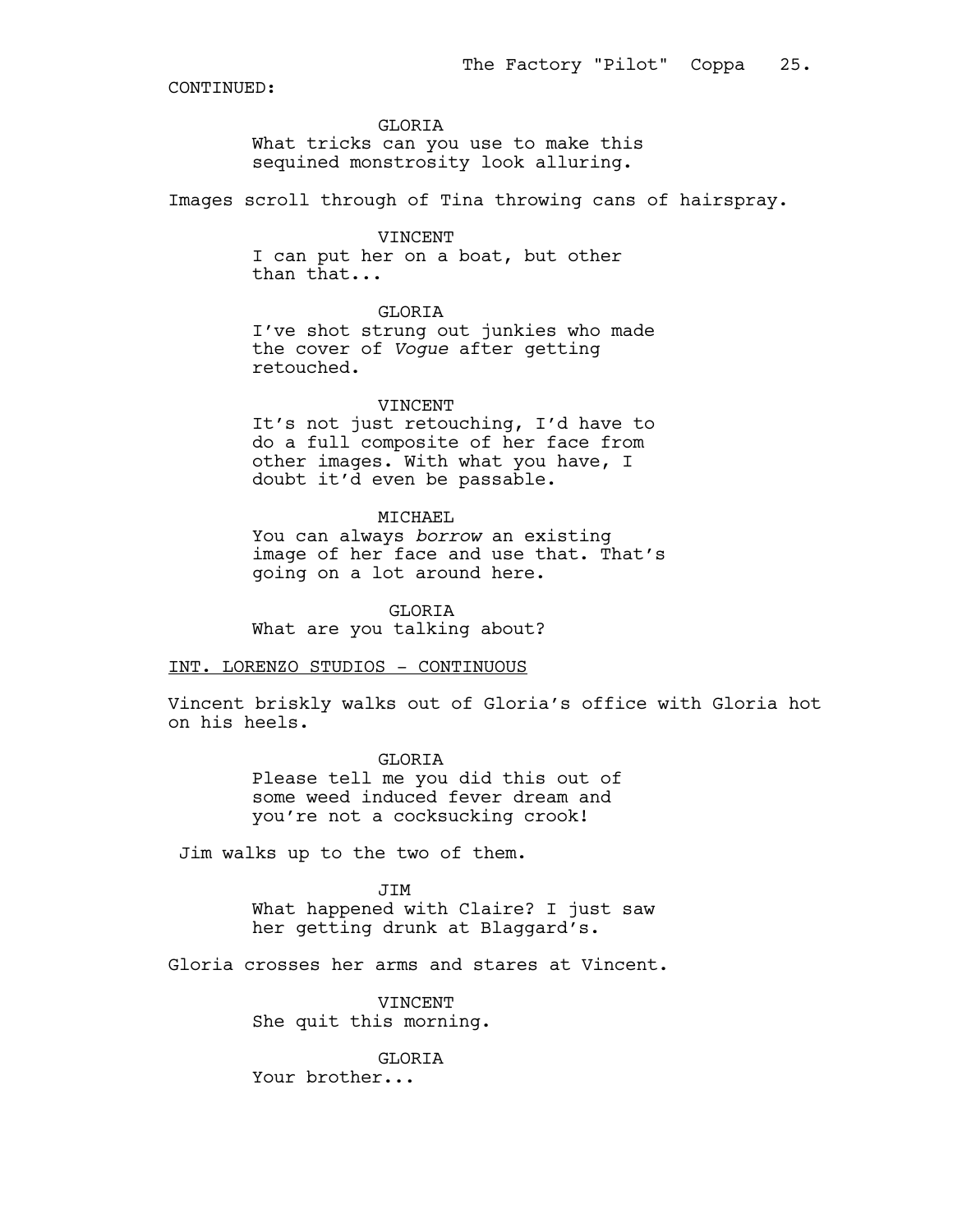Vincent cuts Gloria off.

VINCENT (to Jim)

I'll tell you later. Right now I need you to sit at Claire's desk and answer the phone. Can you do that for me?

JIM

Yeah, sure.

Jim walks off. Gloria and Vincent resume arguing.

VINCENT I am not a croo...Is the CEO of Nike a crook?

# GLORIA

He runs a multibillion-dollar company, so...probably. What the hell does he have to do with this?

VINCENT

He paid graphic design student Carolyn Davidson \$35 to create the Nike Swoosh.

GLORIA How long did you have to search online for that anecdote to justify this bullshit?

Lex runs over.

LEX Gloria, I have to tell you something.

# GLORIA

I'm busy!

LEX I accidentally sent Lindsay the images!

Lex backs off terrified.

GLORIA

You What!?

Now Jim joins in.

JIM Hey, that guy Bob is on the phone.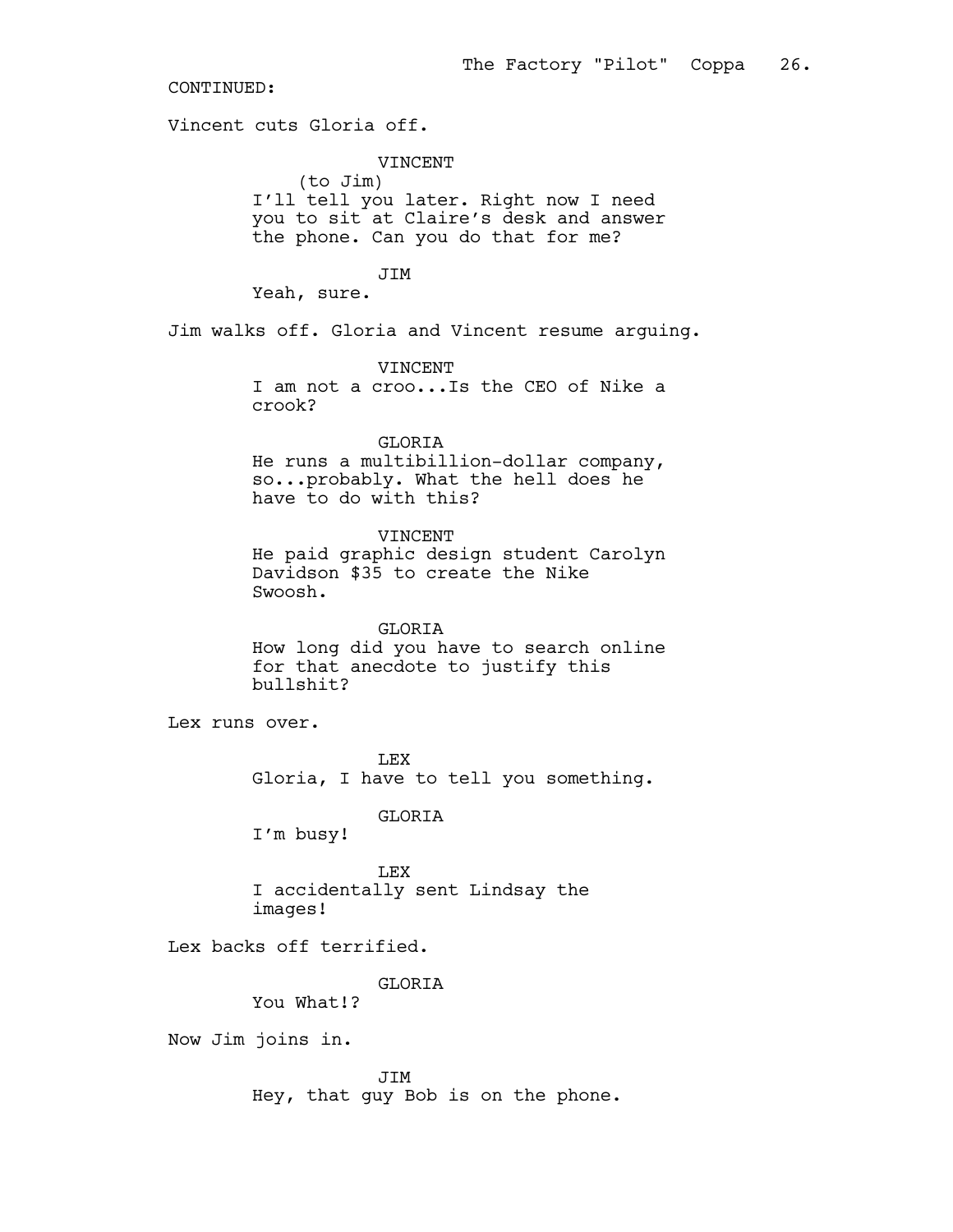VINCENT Transfer him to my office.

Vincent starts walking towards his office.

JIM What's your extension? And how does one transfer a call to it?

Vincent stops in his tracks.

INT. LORENZO STUDIOS - CONTINUOUS

Jim and Vincent are at Claire's desk, Bob's on speaker.

BOB (O.S.) And as promised, along with the payout, you're our guy for all the print ads — and we're going heavy.

VINCENT That's music to my ears.

BOB (O.S.) Hey, how did you come up with the hot chick, skull logo anyway?

Jim backs away and shoots Vincent a "WTF" look.

VINCENT Um, a true artist never reveals his secrets.

BOB (O.S.) Who are you, Doug Henning? OK, speak soon.

Vincent hangs up the phone and looks at Jim.

VINCENT Not you too. Claire worked for me, and she produced that design on studio time, using studio resources.

JIM So you can just take it and sell it?

VINCENT It's legal enough.

JIM I thought the point of this place was to liberate artists from assholes.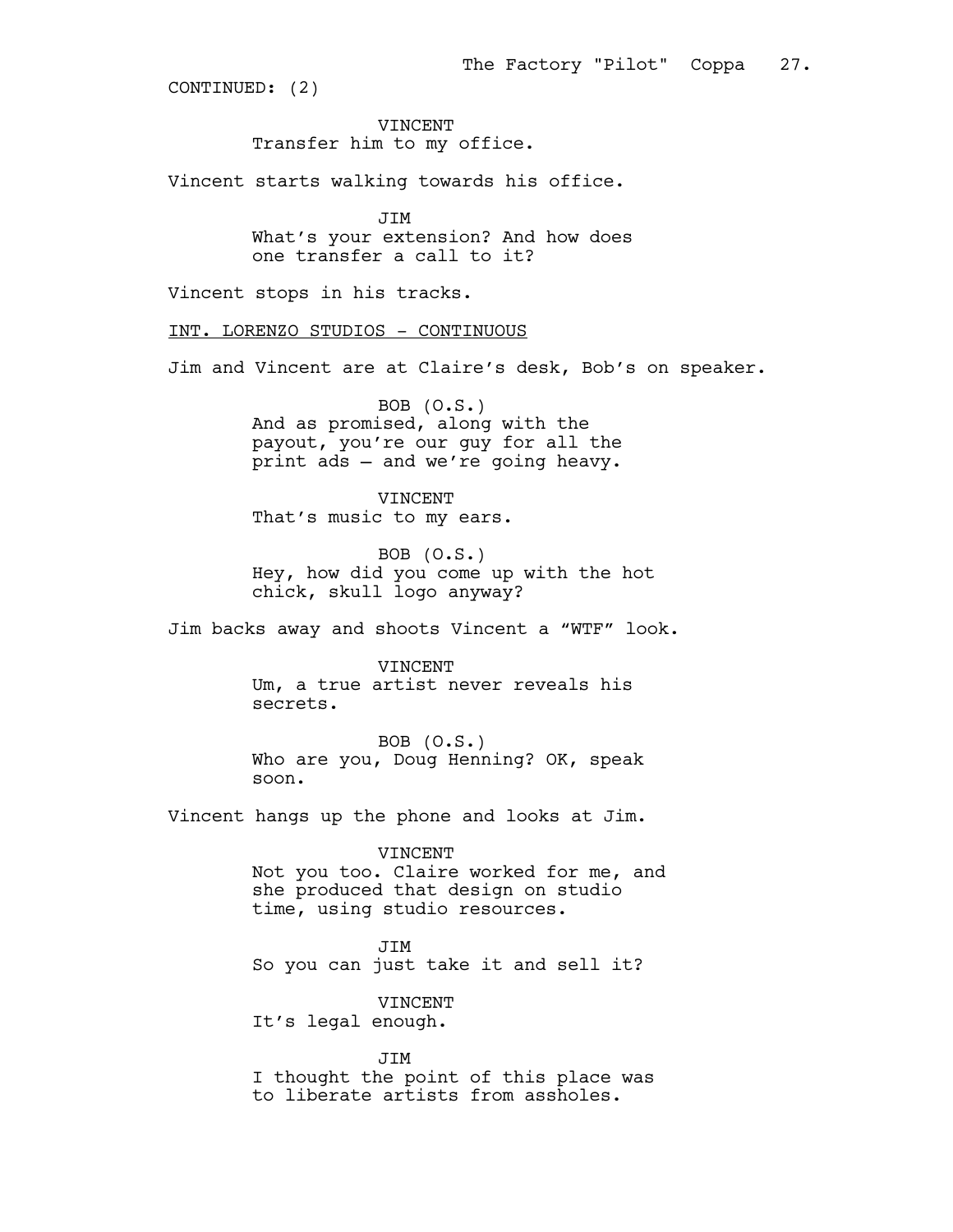VINCENT That's, like, 35 percent of the point. The rest of the point is for me to make money.

Jim shakes his head in disgust and walks away.

VINCENT (CONT'D) Jimmy, I'm gonna make it up to her. (beat) Don't tell ma!

#### INT. VINCENT'S OFFICE - DAY

Vincent enters his office and spots Antonio texting while sitting comfortably on a chair.

> VINCENT You here already?

ANTONIO I'm surprised to be back so soon. Did you rethink my offer?

VINCENT Why are you so eager to be my partner?

#### ANTONIO

I dunno, I like this place. I'm stylish. I shoot videos. I own three car services. I'm a Renaissance man. And the models, *minchia*!

VINCENT And not a bad front.

ANTONIO A front for what?

Vincent's about to answer, but he's playing with fire.

# VINCENT

Whatever, man.

Vincent takes a gym bag and hands it to Antonio.

VINCENT (CONT'D) I got an advance from a new job. Here's your cash, with interest.

Antonio is surprised but money's money.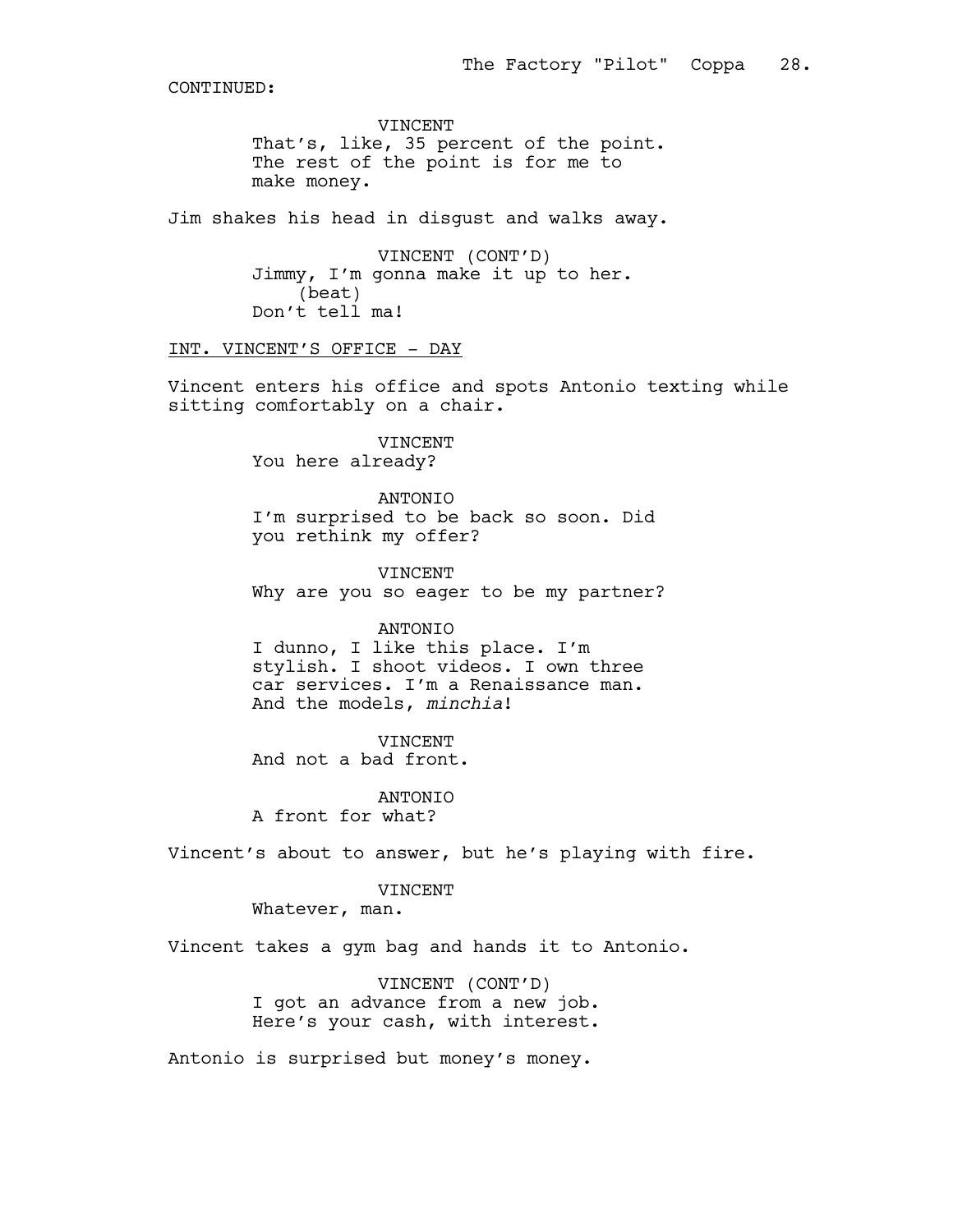#### ANTONIO

I'll take it, but I prefer my cash in a burlap sack with a dollar sign.

As Antonio gets up to leave Vincent stares at sketches for the Bolt logo on his computer screen.

#### VINCENT

Wait. (beat) That's not your money.

### INT. BLAGGARD'S PUB - EARLY EVENING

Claire sits at the bar, which has more activity than before. She's flirting with a couple of guys in suits. Gloria enters.

> GLORIA (to the suits) Fuck off.

The guys, clearly annoyed, slink away.

CLAIRE

What do *you* want?

#### GLORIA

The way Vincent treated you was messed up. But you can't just give up.

#### CLAIRE

This morning, you called me a cunt for mixing up the gluten-free muffins with the regular muffins and didn't believe me when I told you they were all gluten-free muffins. Fuck you!

#### GLORIA

Young artists need to pay their dues, and female artists need to stick together. But hey, get trashed and blow the whole bar for all I care.

Gloria gets up from the bar.

CLAIRE So what should I do? Sue the asshole?

#### GLORIA

I'd be a lot worse off if it weren't for Vincent. At least before I ruined my best chance at a comeback. (MORE)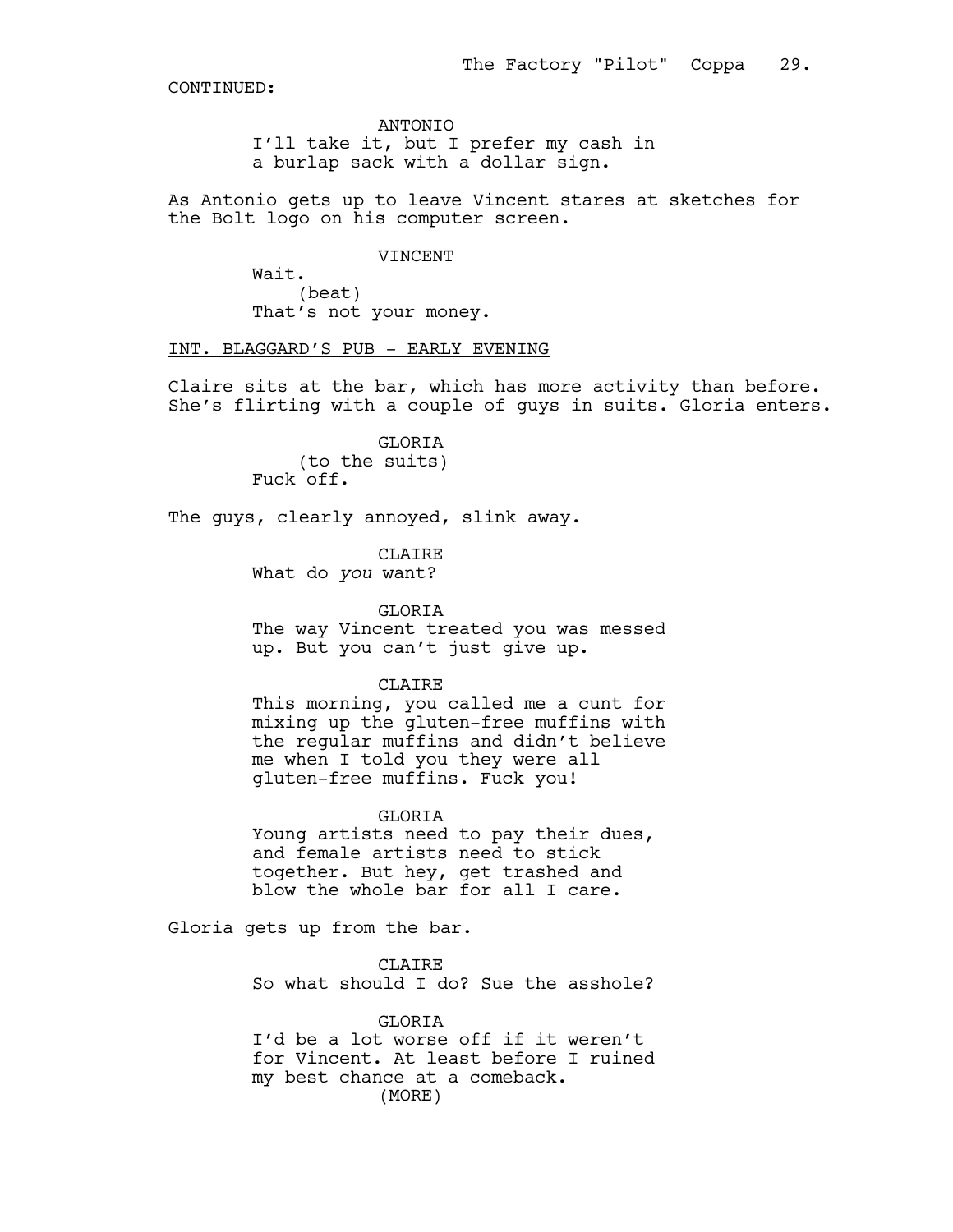(beat) Vincent was in a bind. GLORIA (CONT'D)

CLAIRE I bought his bullshit.

GLORIA Talk to him. Get him to pay you.

CLAIRE Pay me? I want the credit.

GLORIA Take the money. Credit's overrated.

Gloria's cell phone RINGS. Lindsay's name pops on her screen.

GLORIA (CONT'D) And here's how Gloria 2.0 crashes.

Gloria answers the phone and puts it on speaker.

GLORIA (CONT'D) Hey Lindsay...

LINDSAY(O.S.) Where do *you* get off avoiding *me*?

GLORIA I take it you saw the shots.

LINDSAY(O.S.) Replacing my concept of sexy and sophisticated with tantrum throwing lunatic was pretty ballsy.

GLORIA She was just so...

LINDSAY(O.S.) But I thought the overindulgent reality-star-breakdown bit was brilliant.

# GLORIA

Really? (beat) I figured, who needs another glamour shoot with these wretched women?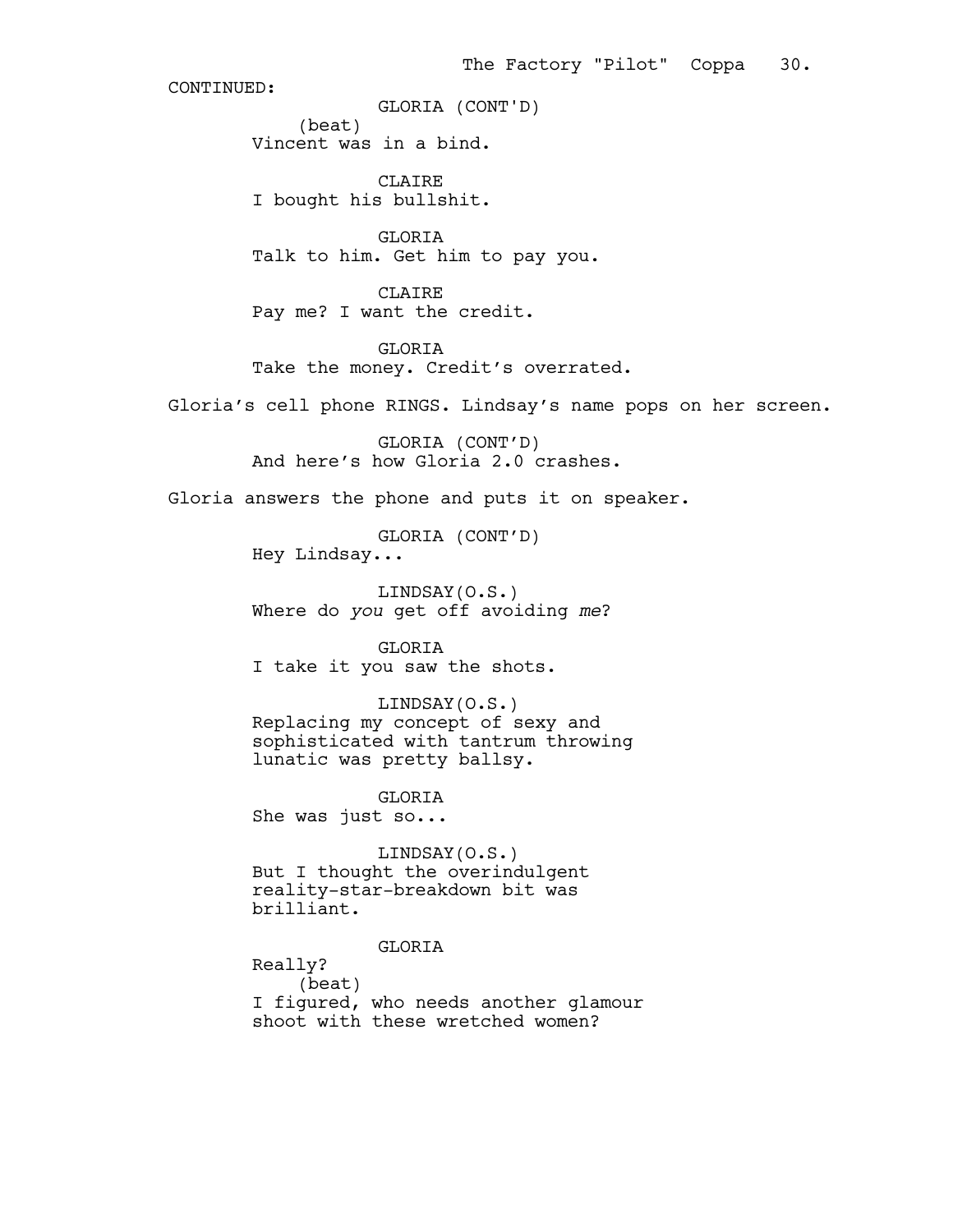LINDSAY (O.S.) That's what Graydon said! He thought it really captured her uselessly bitchy essence. I'll be in next week to discuss some new assignments. Ta!

Gloria and Claire start laughing. Gloria grabs one of the guys Claire was talking to.

GLORIA Hey, American Psycho! Buy her a drink!

Vincent enters the bar and walks up to Claire and Gloria.

VINCENT Gloria, can you give us a second?

Gloria whispers something into Claire's ear and walks away while staring at Vincent. Vincent sits next to Claire.

> VINCENT (CONT'D) I'm sorry. I had to do it. If I didn't get this deal...

> CLAIRE I want whatever money you got from Bob and credit for the logo.

> > VINCENT

I can't do that.

CLAIRE Then I'm gonna sue your ass!

VINCENT Follow me, will you?

Vincent gets up from the bar.

CLAIRE No...you follow me!

Vincent sits back down.

VINCENT

OK, where to?

CLAIRE I didn't have a destination in mind.

VINCENT I guess this place is as good as any.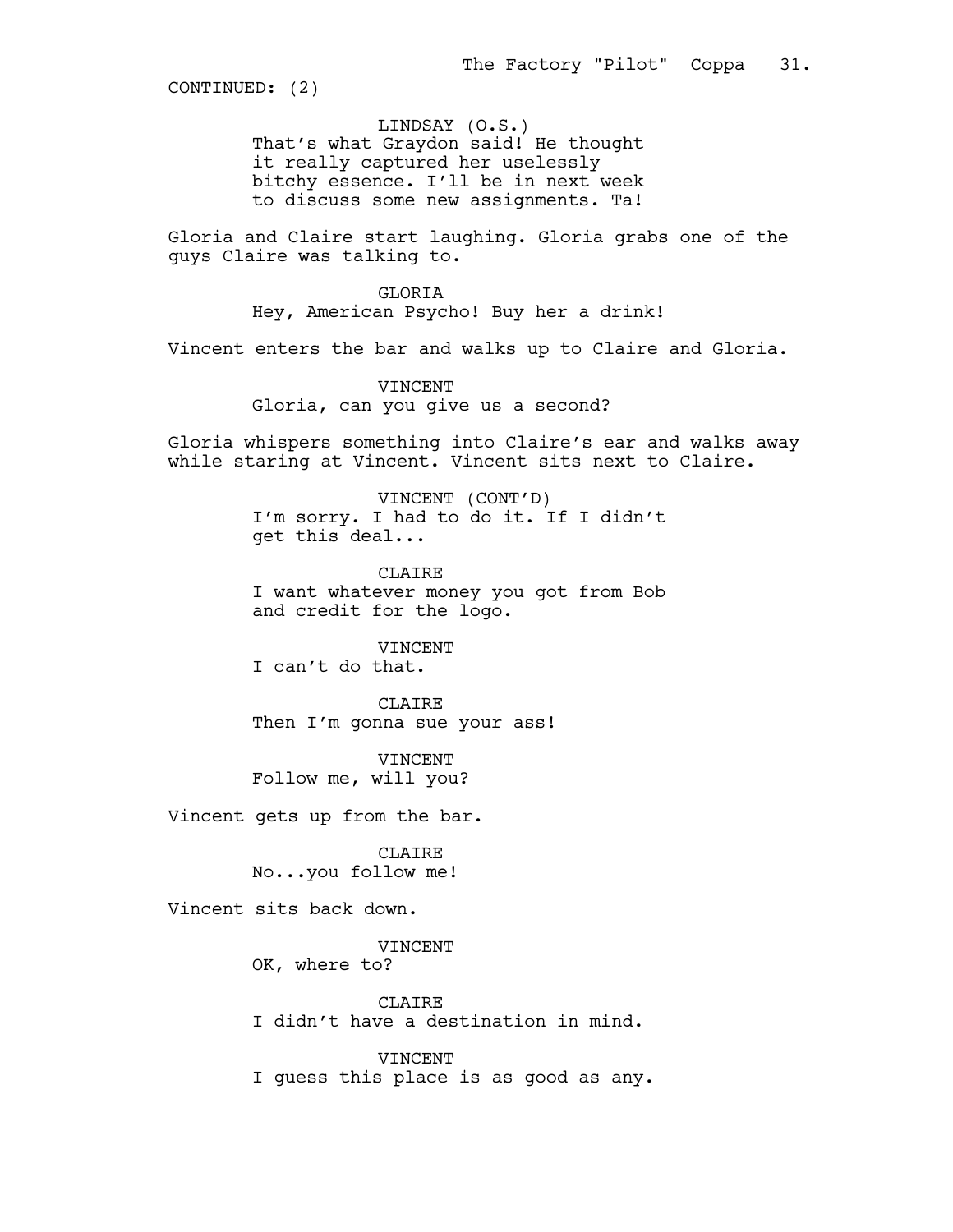Vincent goes into his pocket, takes out a check and hands it to Claire. Her eyes light up.

> VINCENT (CONT'D) It's the fee I got for the logo. But I have to take the credit, or else it'll queer the deal with Bolt and we'll lose their print shoots, retouching, web videos, everything. It's enough work to keep most of the people in the studio afloat for a long time.

> > CLAIRE

Is this a payoff?

#### VINCENT

Along with that, I'm going to invest another 100 thousand into the new design company that you're going to open, rent free, in Helio Tech's old space. All I'm asking is 50 percent.

Claire stands up, takes a step back from the bar, squats, stares at the check and takes a deep breath.

> CLAIRE How can you afford that?

VINCENT Let me worry about that. Is it a deal?

CLAIRE You get 49 percent. I want 51.

VINCENT

Smart girl. OK.

Claire stands up and the two shake.

CLAIRE I need to pour this whole check into the company, don't I?

VINCENT You'd better. But first you gotta help me find some circus freaks.

#### INT. LORENZO STUDIOS - NIGHT

There's a party crowded with beautiful people, a DJ, swordswallowers, jugglers, fire-eaters and stilt walkers.

The Bolt logo is laser-projected onto all the walls.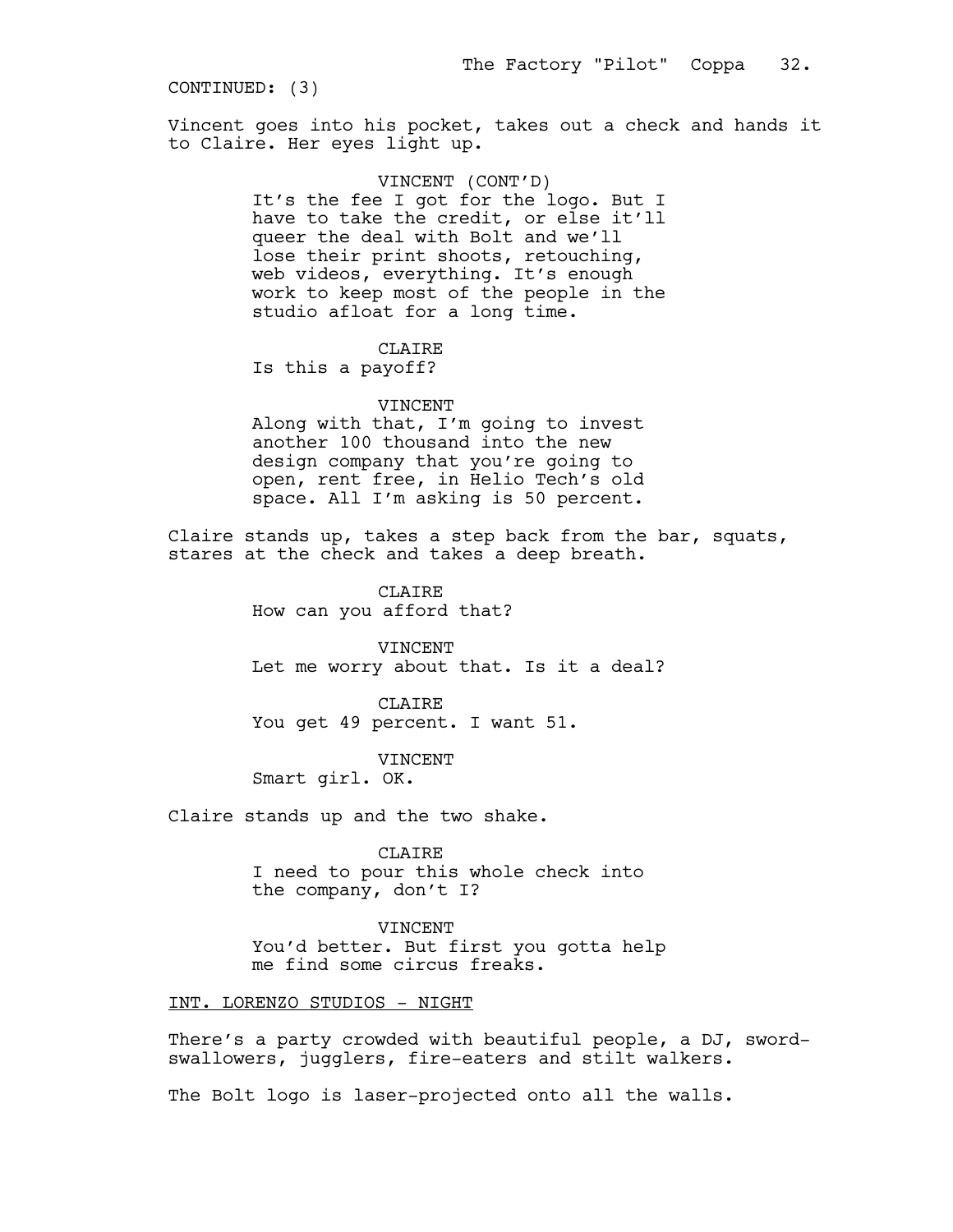Gloria, Claire, Jim and Michael hang out by the bar.

JIM Are there usually sword-swallowers at these things?

# GLORIA

Just Michael.

MICHAEL And, thanks to Gloria, we always have a bearded lady.

Claire nudges Jim and points across the room to Bob. He walks up to Gloria.

> BOB Gloria, my dear. You look fabulous.

The two give a European hello kiss.

GLORIA It's amazing what not drinking every day can do to your skin.

BOB (to Jim) Jim, I presume? Vincent's told me a lot about you. Before you moved out West you were a sports reporter at the *Post,* right?

JIM My first job out of J-school.

BOB I had a thought. Bolt wants to underwrite a women's fitness-slashobstacle-course blog.

#### JIM

So gals can find the next zombie run, get prep tips and be subtly told that Bolt has the best gear for it?

BOB Precisely! Interested in running it? The less I have to worry about the details, the better.

JIM That sounds, pretty damn great.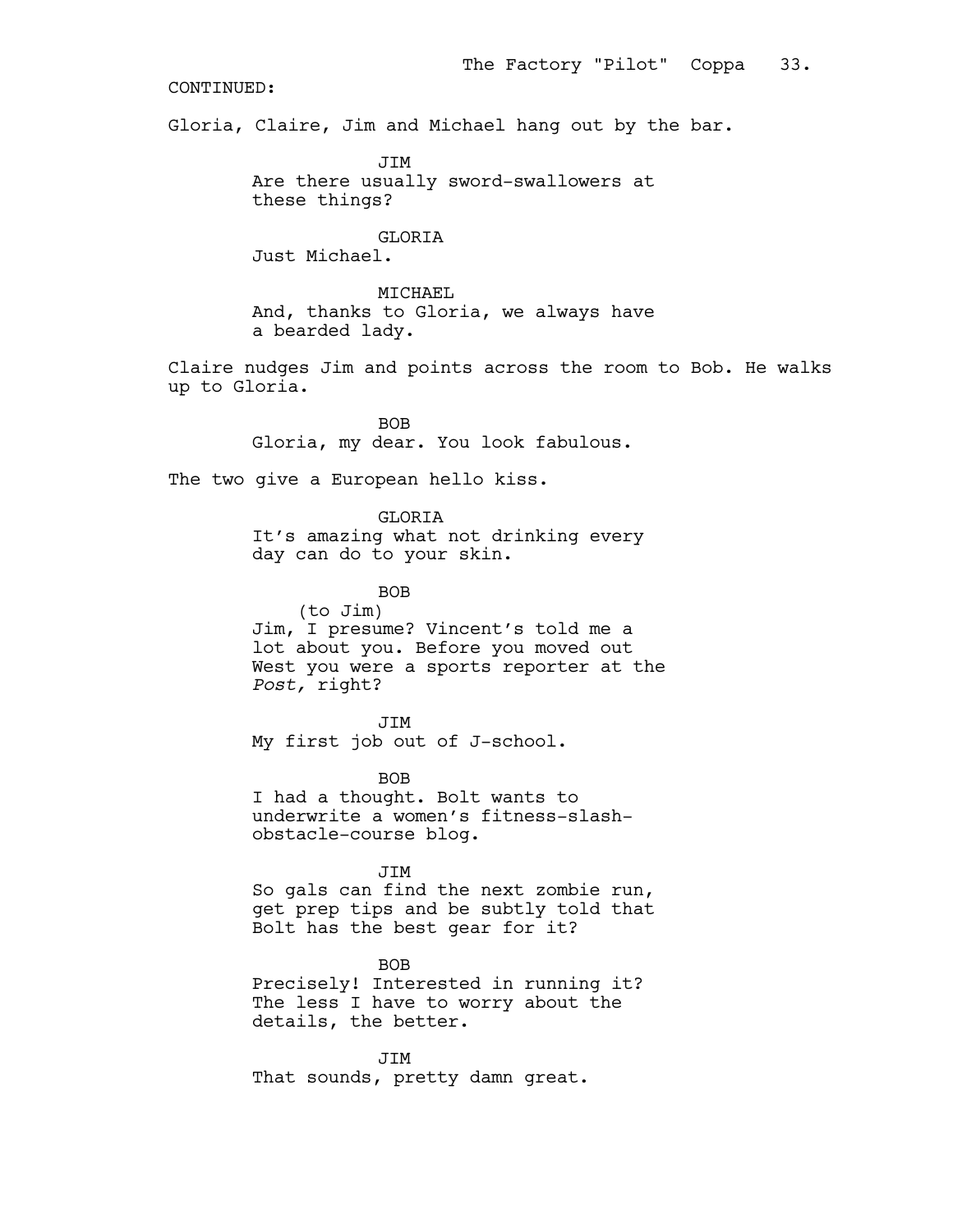Vincent joins the group and puts an arm around Jim.

VINCENT Did I tell you I'd hook you up?

JIM You didn't, but thanks Vinny.

### MICHAEL

And you guys think *I'm* gay?

Michael laughs hysterically while the rest of the group are more amused by his laughter than the joke.

> VINCENT Jesus, is there any weed left?

> > MICHAEL

What?

Vincent runs to the elevated DJ booth. The DJ stops the music and hands Vincent the mic.

The crowd quiets down, with all eyes on Vincent.

VINCENT Is everyone having a good time?

The crowd CHEERS wildly.

VINCENT (CONT'D) First off, I'd like to thank Bob for making us the artistic hub for the latest and greatest brand in women's athletic apparel, Bolt!

CHEERS.

VINCENT (CONT'D) When I started this place, I had a vision of Lorenzo Studios as a modern day artistic salon. Like Warhol's Factory, a place that attracted creative people who could learn and grow from each other. And I can think of no better success story than our studio manager. Claire, where are you?

Claire boldly steps forward.

VINCENT (CONT'D) From the backwoods of Kentucky...